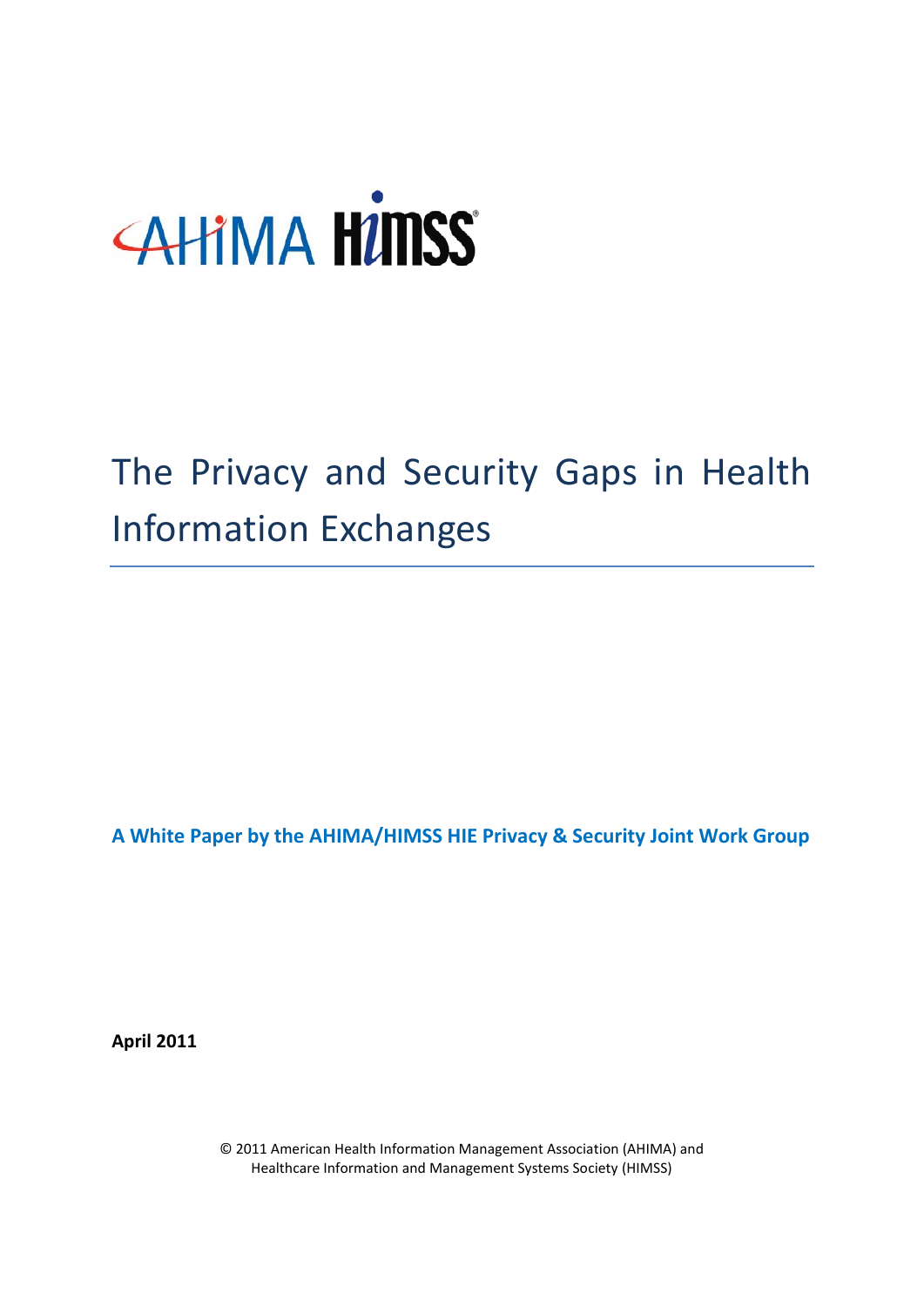#### **Table of Contents**

| Define and Implement Clear Policies for Changing Demographic and Clinical Data 8                                                       |
|----------------------------------------------------------------------------------------------------------------------------------------|
| Defining the Roles and Responsibilities with Respect to Data Stewardship 8                                                             |
|                                                                                                                                        |
|                                                                                                                                        |
|                                                                                                                                        |
|                                                                                                                                        |
|                                                                                                                                        |
|                                                                                                                                        |
|                                                                                                                                        |
|                                                                                                                                        |
|                                                                                                                                        |
|                                                                                                                                        |
|                                                                                                                                        |
|                                                                                                                                        |
|                                                                                                                                        |
|                                                                                                                                        |
|                                                                                                                                        |
|                                                                                                                                        |
|                                                                                                                                        |
|                                                                                                                                        |
|                                                                                                                                        |
|                                                                                                                                        |
| © 2011 American Health Information Management Association (AHIMA) and<br>Healthcare Information and Management Systems Society (HIMSS) |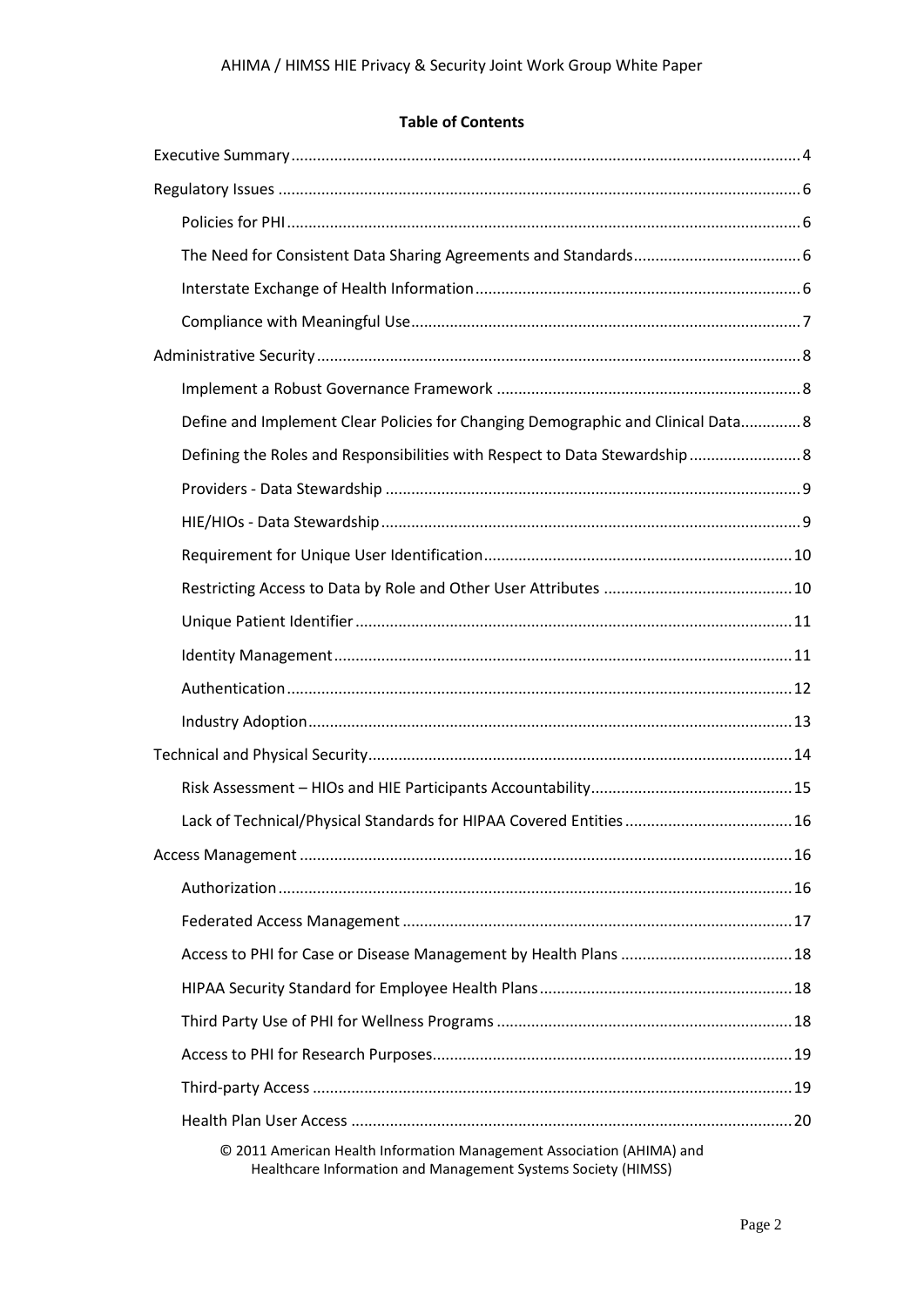#### AHIMA / HIMSS HIE Privacy & Security Joint Work Group White Paper

| Health Oversight Agencies Not Required to Comply with HIPAA Security Standards  21 |  |
|------------------------------------------------------------------------------------|--|
|                                                                                    |  |
|                                                                                    |  |
|                                                                                    |  |
|                                                                                    |  |
|                                                                                    |  |
|                                                                                    |  |
|                                                                                    |  |
|                                                                                    |  |
|                                                                                    |  |
|                                                                                    |  |
|                                                                                    |  |
|                                                                                    |  |
|                                                                                    |  |
|                                                                                    |  |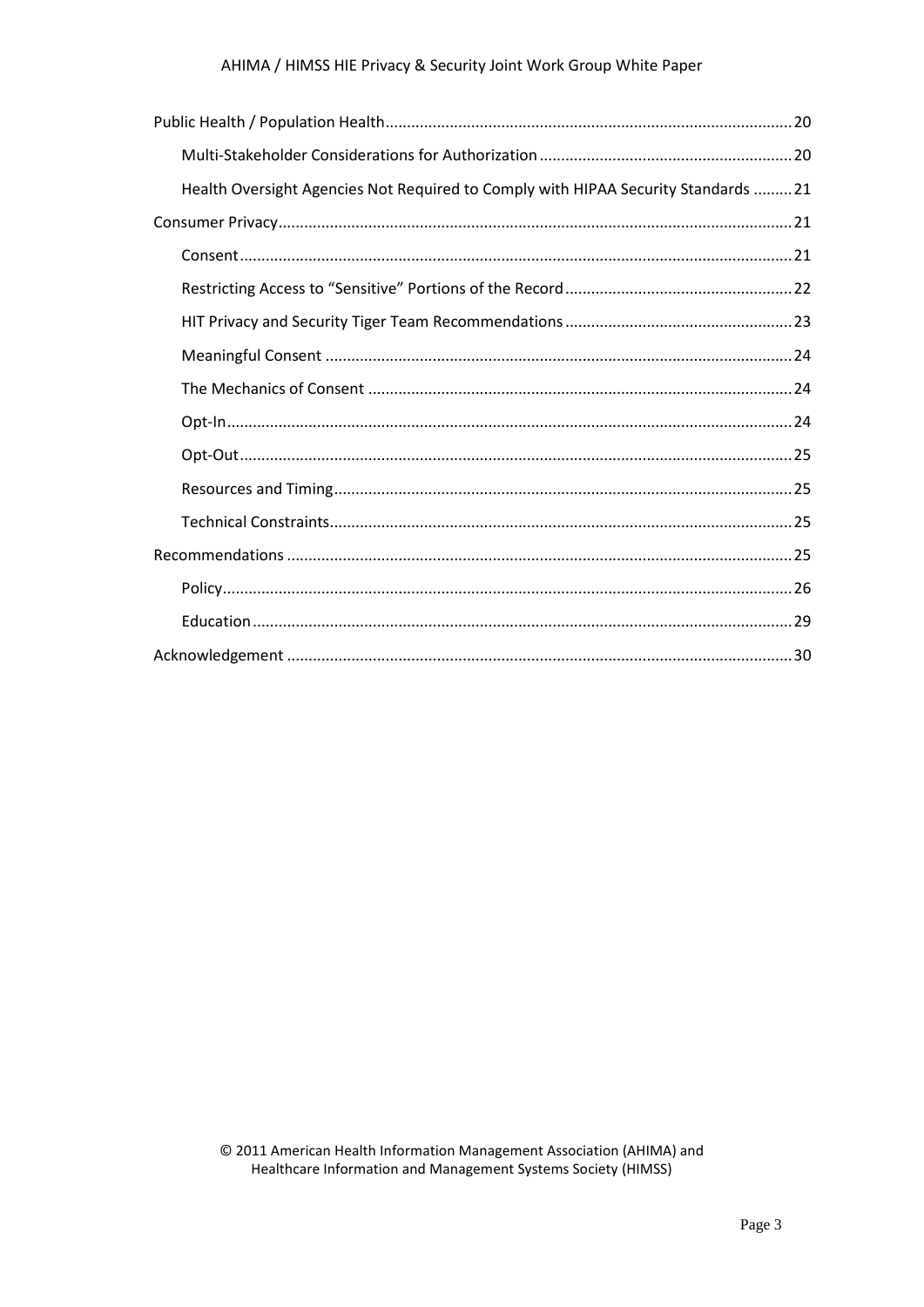#### <span id="page-3-0"></span>**EXECUTIVE SUMMARY**

**.** 

There are many mutual and overlapping interests around the issues of privacy and security in the context of Health Information Exchange (HIE). The Healthcare Information and Management Systems Society (HIMSS) and the American Health Information Management Association (AHIMA) formed a collaborative work group (The Workgroup) to address the issues surrounding privacy and security in Health Information Organization (HIO)/HIE initiatives, an effort to leverage the work of the State Level HIE (SLHIE) projects, the work coming out of the Health Information Security and Privacy Collaboration (HISPC) project, and the recommendations of the HIT Policy Committee Privacy and Security Tiger Team. The intent is not to produce a privacy and security "bible" but to highlight the privacy and security issues in the various domains within the HIE environment that need to be considered when forming an HIO or implementing an HIE.

For clarity, the HIE provides the mechanism for sharing health-related information in a secure manner, protecting the confidentiality of the information among diverse stakeholders. The HIO is an organization providing governance and oversight. In many instances, HIE has been used to describe both the process of health information exchange and the entity overseeing and governing the exchange. Consequently, HIE and HIO have been often used interchangeably. "To provide greater clarity, these terms are defined to achieve separation of meaning."<sup>[1](#page-0-0)</sup>

Best practices in privacy and security surrounding protected health information (PHI) are the cornerstones to the trust relationships necessary when exchanging health data across the continuum of care. As HIO/HIE initiatives are deployed, the healthcare industry will continue to be faced with new challenges to the age-old issue of privacy and security of personal health information. Industry leadership needs guidance in security practices based upon a clear understanding of the legal framework, information content and context, and technical solutions including technical standards, architectures, and frameworks necessary to achieve secure and effective interoperable HIE. Many of these issues and solutions are not unique to healthcare and much can be learned from other information-intensive industries such as banking, payment cards, insurance, and finance.

This white paper has broken down privacy and security into several subparts discussed below. It is important to understand that all of the components discussed below, when taken together, provide the single most effective way to protect personal health information. An organization with robust privacy and security policies and practices will be at significantly less risk for inappropriate disclosures than one that is not.

The Workgroup recognizes there are significant privacy and security issues yet to be resolved with the introduction and integration of personal health records (PHR). The decision was taken to exclude detailed consideration of PHR privacy and security in this paper, in part because the objectives and use of the PHR are different from many of the other types of clinical and patient-related data

<span id="page-3-1"></span><sup>&</sup>lt;sup>1</sup>Defining Key Health Information Technology Terms; The National Alliance for Health Information Technology Report to the Office of the National Coordinator for Health Information Technology; April 28, 2008.

<sup>© 2011</sup> American Health Information Management Association (AHIMA) and

Healthcare Information and Management Systems Society (HIMSS)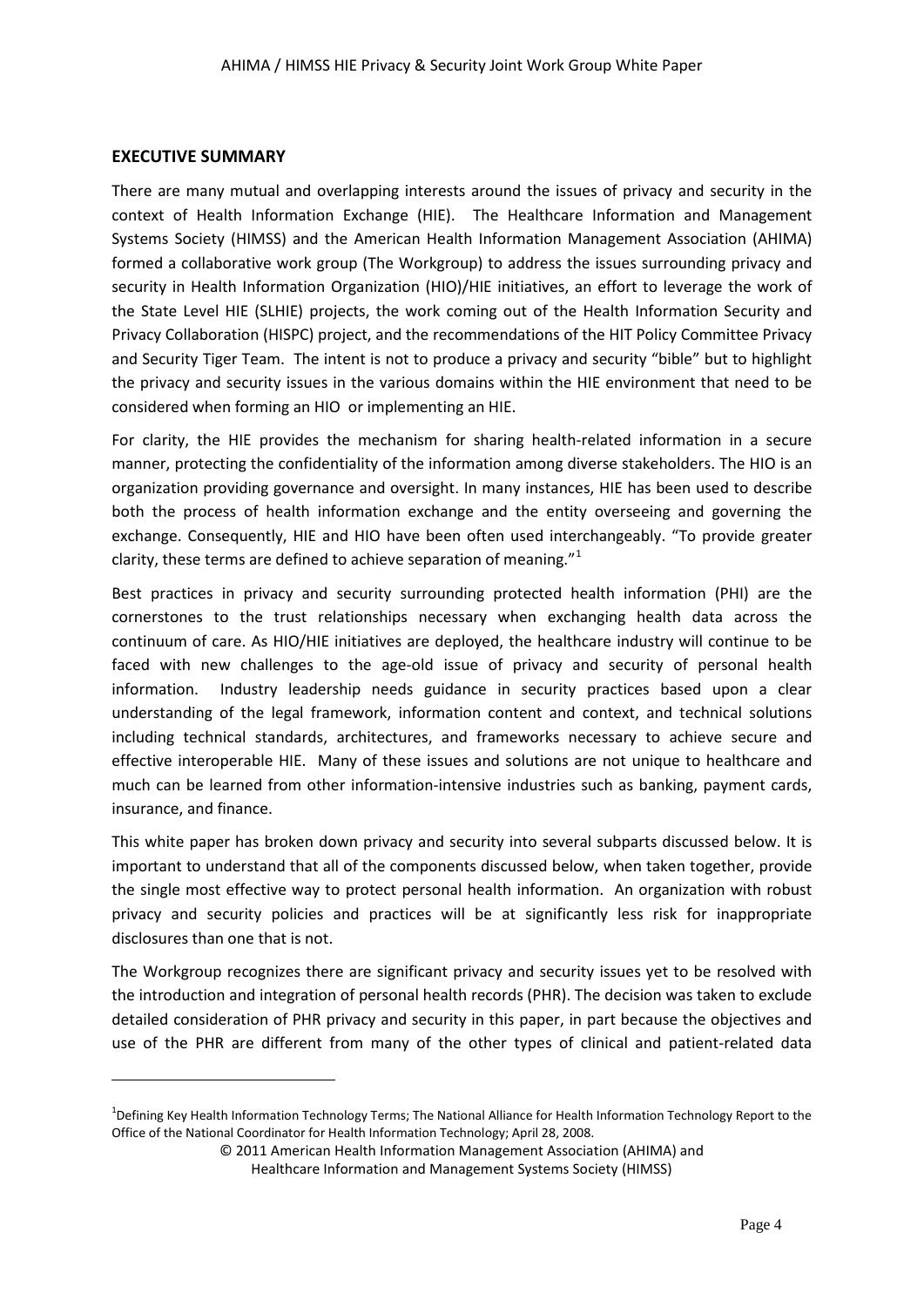<span id="page-4-0"></span>exchange in an HIE network or HIO. PHRs are used and controlled by patients; HIEs are used and controlled by other stakeholders for whose primary purpose is data exchange on behalf of patients. Furthermore, the model for how PHRs should operate, co-exist, and be managed within an HIE network or HIO has not been fully developed. At this time, the advice to readers is to monitor the development of PHRs and apply the same privacy and security principles to the access and use of PHR data as would be applied to exchange any other information within a provider organization, between a provider and other providers or business partners or within an HIO.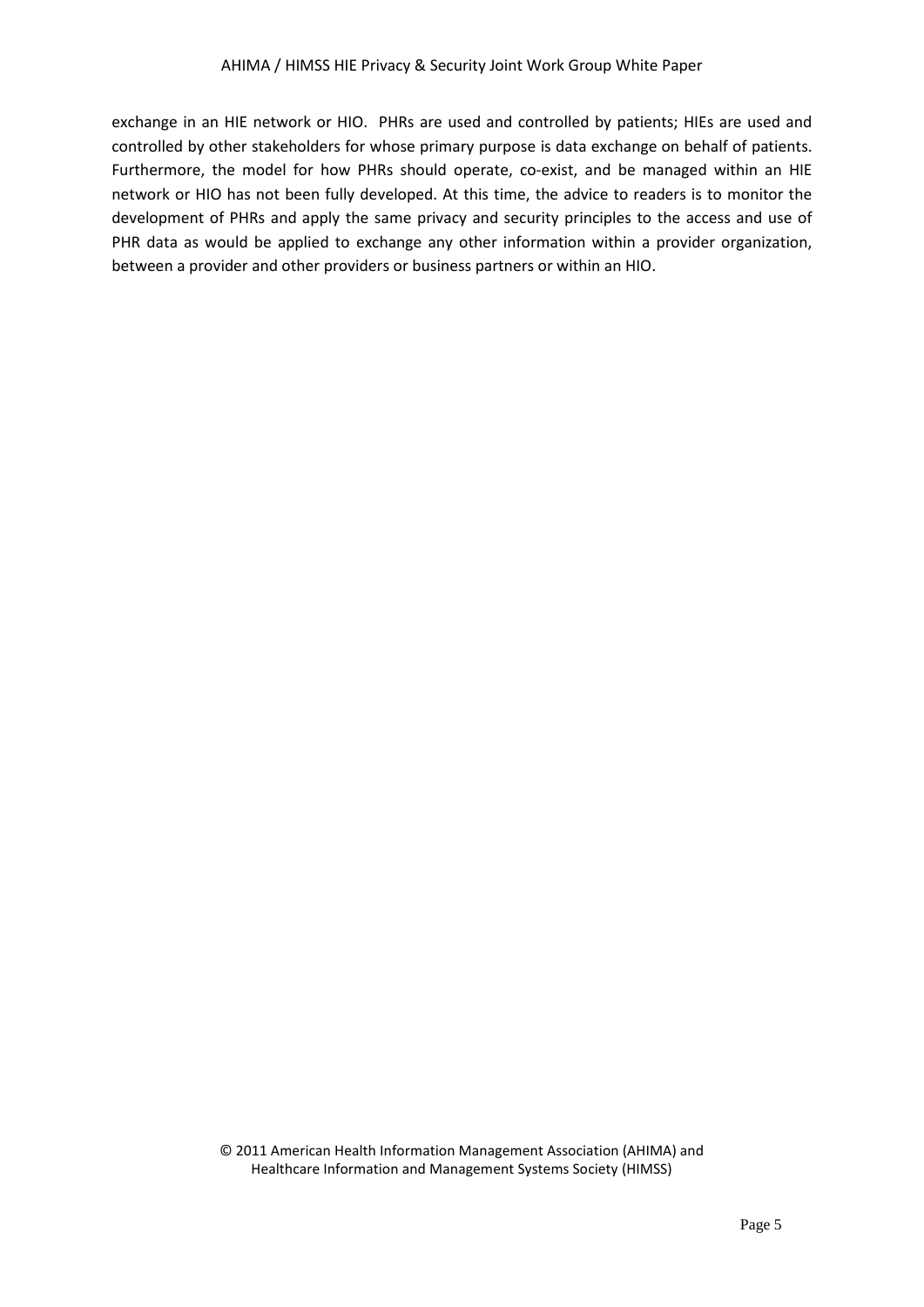#### **REGULATORY ISSUES**

Much has already been written on the legal implications of sharing PHI. Suffice it to say an HIO and its stakeholders need to seek appropriate legal counsel and advice when considering the consequences of sharing PHI. In establishing a relationship with an HIO or managing an HIO for data exchange, provisions need to be made for sharing information within an organization, between organizations in the same state, between organizations in different states, and even among different countries.

#### <span id="page-5-0"></span>**Policies for PHI**

The Health Insurance Portability and Accountability Act (HIPAA) aligns with state expectations in the definition and control of access that will protect health information while at the same time enabling authorized users to access the minimum necessary information for continuity of care. Policies, guidelines, and agreements should be developed to ensure that access to information is granted only to those users (and roles) that have a specific need to access the information. An organization considering HIE implementation must consider the wider impact and needs to seek separate legal counsel.

# <span id="page-5-1"></span>**The Need for Consistent Data Sharing Agreements and Standards**

Entities engaged in sharing/exchanging PHI should enter into a mutual data-sharing agreement. Common data access standards need to underpin these agreements. Through application of the National Data Use and Reciprocal Support Agreement (DURSA),<sup>[2](#page-3-1)</sup> data disclosers are expected to make data-sharing decisions based on their own organization's policies, consistent with minimum necessary legal requirements (*45 CFR 164.502(b), 164.514(d)*). This could lead to some data requestors being denied access to data because their authentication level or minimum data requirements differ from that of their data trading partners.

# <span id="page-5-2"></span>**Interstate Exchange of Health Information**

<span id="page-5-4"></span>The sharing of patient information across state boundaries through either state-level, regional or local HIO as well as through the national health information network is a major concern. Specific state requirements regarding access to medical records and breach of such data are primary concerns for HIEs as privacy, disclosure, and breach laws may differ widely from state to state. For example, some states have implied participation with the promulgation of "opt-out" $3$  rules – where patients have the option of not including their information in an HIE. The "opt-in" rules require a patient to specifically affirm the inclusion of their records in the HIE. In the 2010 eHealth Initiative survey of HIEs, 18 percent of HIEs surveyed confirmed that they have a policy requiring patients to "opt-in" and give formal consent before any of their records are shared via the networks. Optin/Opt-out is further discussed later in this paper.

**.** 

**<sup>2</sup>** [Data Use and Reciprocal Support Agreement](http://www.google.com/url?sa=t&source=web&cd=1&ved=0CBcQFjAA&url=http%3A%2F%2Fhealthit.hhs.gov%2Fportal%2Fserver.pt%2Fgateway%2FPTARGS_0_10731_849891_0_0_18%2FDRAFT%2520NHIN%2520Trial%2520Implementations%2520Production%2520DURSA-3.pdf&rct=j&q=DURSA&ei=k6lCTZKhHYO8sQO1ypDuCg&usg=AFQjCNHkU5DfTE88K3yQfZO9w_cs3f7QpQ&sig2=SYsu7WsVScuqc1-_p7JQ8w&cad=rja) **(**DURSA**)**Retrieved from

<span id="page-5-3"></span>http://healthit.hhs.gov/portal/server.pt/document/909240/dursaversionforproductionpilotsfinal\_pdf on January 30, 2011.<br><sup>3</sup> choosing not to participate

<sup>© 2011</sup> American Health Information Management Association (AHIMA) and

Healthcare Information and Management Systems Society (HIMSS)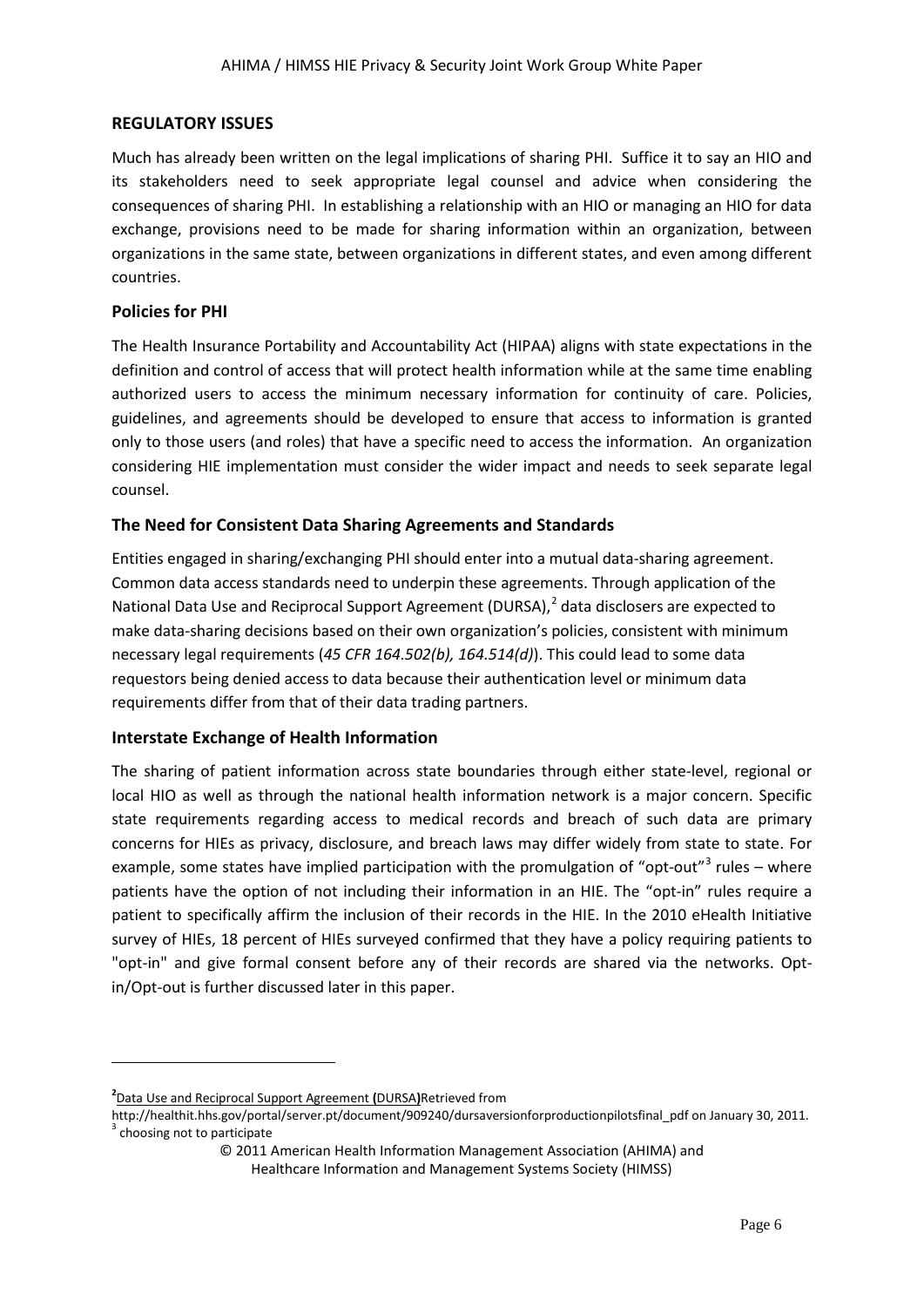To be effective, exchange of clinical health information across state boundaries needs national regulatory guidance and harmonization of privacy and security regulations. Prior state assessments under the Health Information Security and Privacy Collaboration (HISPC)<sup>[4](#page-5-4)</sup> project contributed a great deal of knowledge regarding the disparities among states in their approach to privacy and security and the need for harmonizing laws among states relating to the exchange of health information data. Another issue for interstate exchange of health information is the need to develop national standards<sup>[5](#page-6-1),[6,](#page-6-2)[7](#page-6-3)</sup> for locating and matching patient information across HIE entities and networks as well as across healthcare facilities and organizations in the different states.<sup>[8](#page-6-4)</sup> Patient identity/matching is discussed later in this document. Also, see **HIMSS Patient Identity Integrity White Paper.**<sup>[9](#page-6-5)</sup>

The HITECH portion of the American Recovery and Reinvestment Act (ARRA) expanded the privacy protections required for PHI. These new protections must be translated into consistent policies and practices across healthcare entities involved in the movement of health information through HIEs and across state borders.

#### <span id="page-6-0"></span>**Compliance with Meaningful Use**

Stage 1 of Meaningful Use can be satisfied with relatively minimal and benign data sharing, likely to be achieved through "push messaging" (data being exchanged are "pushed" from the data supplier to a specified recipient). The Health IT Privacy and Security Tiger Team recently coined the term "directed exchange" in which healthcare providers send data on patients to other providers in a point-to-point communication. This type of exchange comes into play in many of the use cases intended to be satisfied by the Nationwide Health Information Network (NwHIN) Direct pilot project.<sup>[10](#page-6-6)</sup>

Regulators and policy makers should use "directed exchange" to help analyze the likely scenarios for later Meaningful Use stages where more complex data sharing requirements will need to be considered. While an HIE or HIO is not required to achieve the Meaningful Use Stage 1 criteria

<span id="page-6-3"></span><sup>7</sup> Harmonizing State Privacy Law. Retrieved from

 $\overline{a}$ 

<sup>4</sup> The Health Information Security and Privacy Collaboration (HISPC) Project; June 30, 2007. Retrieved from [http://healthit.hhs.gov/portal/server.pt?open=512&objID=1240&parentname=CommunityPage&parentid=2&mode=2.](http://healthit.hhs.gov/portal/server.pt?open=512&objID=1240&parentname=CommunityPage&parentid=2&mode=2)

<span id="page-6-1"></span><sup>&</sup>lt;sup>5</sup>Privacy and Security Solutions for Interoperable Health Information Exchange: Assessment of Variation and Analysis of Solutions, June 30, 2007. Retrieved from [www.rti.org/pubs/avas.pdf](http://www.rti.org/pubs/avas.pdf) on January 30, 2011.

<span id="page-6-2"></span><sup>&</sup>lt;sup>6</sup> Privacy and Security Solutions for Interoperable Health Information Exchange: Nationwide Summary, July 20, 2007. Retrieved fro[m www.rti.org/pubs/nationwide\\_summary.pdf](http://www.rti.org/pubs/nationwide_summary.pdf) on January 30, 2011.

<http://healthit.hhs.gov/portal/server.pt?open=512&objID=1280&PageID=16053&mode=2&cached=true> on January 30, 2011.

<sup>&</sup>lt;sup>8</sup>Perspectives on Patient Matching: Approaches, Findings, and Challenges. Retrieved from

<span id="page-6-4"></span>[http://healthit.hhs.gov/portal/server.pt?open=512&objID=1240&parentname=CommunityPage&parentid=25&mode=2&in](http://healthit.hhs.gov/portal/server.pt?open=512&objID=1240&parentname=CommunityPage&parentid=25&mode=2&in_hi_userid=11673&cached=true#reports) hi\_userid=11673&cached=true#reports on January 30, 2011.

<span id="page-6-5"></span> $9$ Patient Identity Integrity A White Paper by the HIMSS Patient Identity Integrity Work Group, December 2009. Retrieved from [www.himss.org/content/files/PrivacySecurity/PIIWhitePaper.pdf](http://www.himss.org/content/files/PrivacySecurity/PIIWhitePaper.pdf) on January 30, 2011.<br><sup>10</sup>Department of Health and Human Services Centers for Medicare & Medicaid Services, 42 CFR Parts 412, 413, 422 et al.

<span id="page-6-7"></span><span id="page-6-6"></span>Medicare and Medicaid Programs. Electronic Health Record Incentive Program. Final Rule. Federal Register /Vol. 75, No. 144. Wednesday, July 28, 2010. Page 44319. Retrieved from edocket.access.gpo.gov/2010/pdf/2010-17207.pdf on January 30, 2011.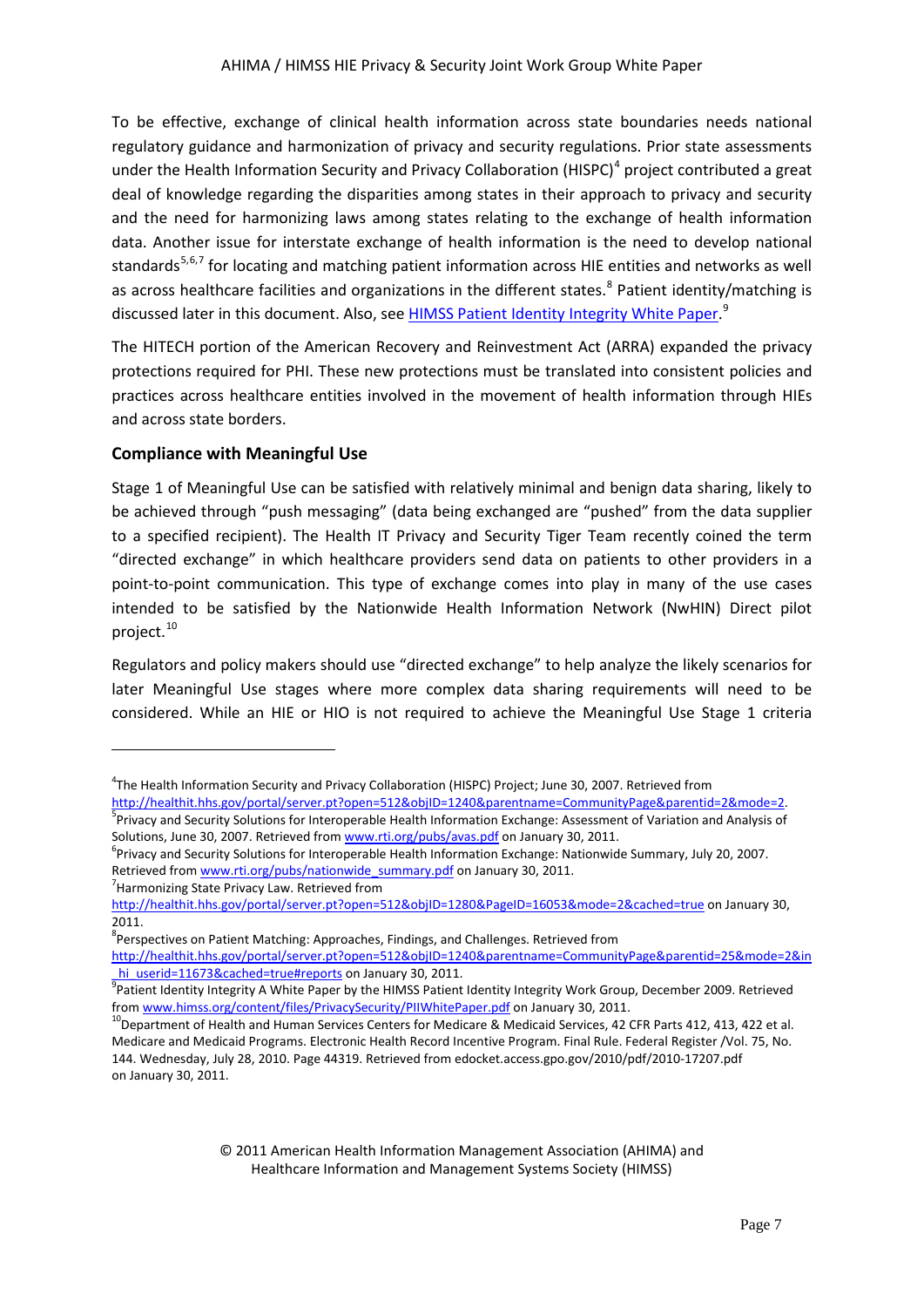exchange requirements, the industry is anticipating that future criteria requirements will require the establishment of an HIO and use of an HIE.

#### <span id="page-7-0"></span>**ADMINISTRATIVE SECURITY**

An HIE initiative presents a complex technical environment for the management of sensitive PHI. Consumers and stakeholders need assurance that the accuracy of data and access to data are controlled and managed effectively and in an auditable way.

HIPAA defines administrative safeguards as "administrative actions, and policies and procedures, to manage the selection, development, implementation, and maintenance of security measures to protect electronic protected health information and to manage the conduct of the covered entity's workforce in relation to the protection of that information."<sup>[11](#page-6-7)</sup> In this section, we address administrative security considerations that are unique to HIOs.

#### <span id="page-7-1"></span>**Implement a Robust Governance Framework**

Only those authorized to access and share patient data should be able to do so; the records that are shared should be kept confidential; any breach should be captured and reported according to the regulations and laws.

The ONC Policy Committee's Governance Workgroup has provided recommendations for governance criteria for the Nationwide Health Information Network. The Policy Committee plans to issue a Notice of Proposed Rulemaking in late 2011 that will formalize these requirements. This information, while binding only as a condition of participation in this specific exchange activity, may be useful to HIOs. Watch for more information at: [http://healthit.hhs.gov/portal/server.pt?open=512&mode=2&cached=true&objID=1142.](http://healthit.hhs.gov/portal/server.pt?open=512&mode=2&cached=true&objID=1142)

# <span id="page-7-2"></span>**Define and Implement Clear Policies for Changing Demographic and Clinical Data**

In an information-sharing environment, the ability to maintain consistent, accurate data requires not only good systems, but also effective control processes. Any changes to patient-related information must be tracked back to the individual making the change with a clear indication of the change that has been made. Policies must clearly define who can change data and under what circumstances. Additionally, the means by which changes are communicated to source systems need to be clearly defined. This in turn drives the actual clinical and health information that is accessed and used by clinicians in the patient care delivery process.

# <span id="page-7-3"></span>**Defining the Roles and Responsibilities with Respect to Data Stewardship**

As the use of electronic patient records and HIEs become more widespread, records may be both virtual and aggregated across multiple providers. A critical issue is how to protect the virtual part of the health record that does not maintain a physical presence. A view of data ownership is that healthcare providers "own" a patient's medical record maintained within their systems, and patients possess the right of access. (This may vary depending on the state in which the provider is based). However, the deployment of HIE networks and HIOs places health information in a trust capacity,

<span id="page-7-4"></span> $\overline{a}$ 

<sup>11</sup>**§** 164.304 Definitions

<sup>© 2011</sup> American Health Information Management Association (AHIMA) and Healthcare Information and Management Systems Society (HIMSS)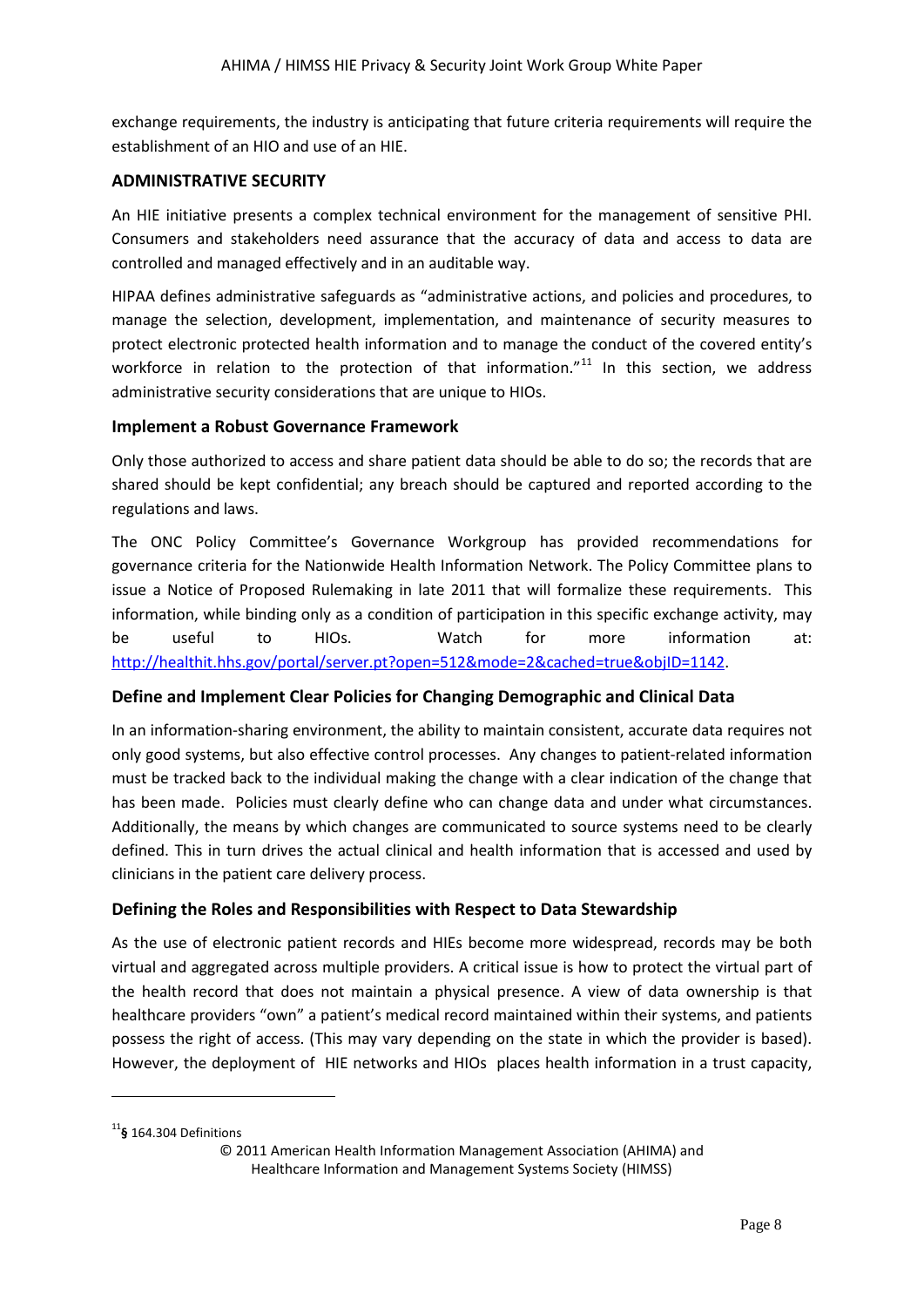with the healthcare provider acting as trustee or "steward" for the patient's benefit to create, receive, protect, and disseminate patient-specific health information.

A white paper by the National Committee on Vital and Health Statistics<sup>[12](#page-7-4)</sup> states, "the term *health data stewardship* refers to the responsibility of ensuring the appropriate use of personal health data. The purpose of stewardship is to realize the greatest possible benefit from the effective and appropriate use of data while minimizing the risk of harm."<sup>[13](#page-8-2)</sup>

# <span id="page-8-0"></span>**Providers - Data Stewardship**

Providers are often the "source" of data they hold about a patient, in that they conduct initial intake and put the data in electronic form. But it is important to note that they also have an obligation to disclose data directly to the patient or to other authorized individuals or organizations on request. They are responsible for making that disclosure only to authorized individuals and to do so safely and securely, sending only the minimum data necessary. In this sense, they are acting as a data steward.

#### <span id="page-8-1"></span>**HIE/HIOs - Data Stewardship**

<span id="page-8-3"></span> $\overline{a}$ 

At the highest level, data stewardship is a process for ensuring data integrity. For an HIE initiative, determining which party is responsible for providing protections in the data exchange process is an important issue to resolve. Most HIEs use the principle that the party who has administrative control of the data at any moment is responsible for protecting it. Entity-oriented HIE models generally treat the HIE/HIO entity itself as a HIPAA business associate for each subscribing Covered Entity. These are typically a consortium of healthcare providers, HIOs, State Level HIE organizations (SLHIEs, Regional Health Information Organizations (RHIOs) Integrated Delivery Networks (IDNs), and Hospital-based HIEs. Although each participating entity has its own policies, it is important to harmonize as many data exchange policies as possible. The policies by which the HIEs/HIOs govern and operate are often set by the participating entities

HIE initiatives often work with businesses and institutions that are subject to state and federal breach notification laws; HITECH requires HIEs to be subject to the breach notification rule as a business associate. This statutory obligation, along with their legal and contractual obligations, provides incentives to prevent and manage breach of data within the HIE initiative. The ability to share data is complicated when data from one provider obtained through an HIE initiative is incorporated into a second provider's record. Then the question becomes: "who is responsible for the integrity of that data once it has been added into the second data set?"

When HIE/HIO initiatives consider linking information systems and organizations that generate information, it is fundamental that they have in place appropriate agreements to govern the sharing of patient-related information. There should be clear and unequivocal policies stating that regardless of who originally created the record, any provider asked to exchange data must act as the steward

<sup>&</sup>lt;sup>12</sup>"Health Data Stewardship: What, Why, Who, How, An NCVHS Primer." Retrieved from www.ncvhs.hhs.gov/090930lt.pdf on January 26, 2011).

<span id="page-8-2"></span><sup>&</sup>lt;sup>13</sup> Health Data Stewardship: What, Why, Who, How, An NCVHS Primer." Available a[t www.ncvhs.hhs.gov/090930lt.pdf](http://www.ncvhs.hhs.gov/090930lt.pdf).

<sup>© 2011</sup> American Health Information Management Association (AHIMA) and Healthcare Information and Management Systems Society (HIMSS)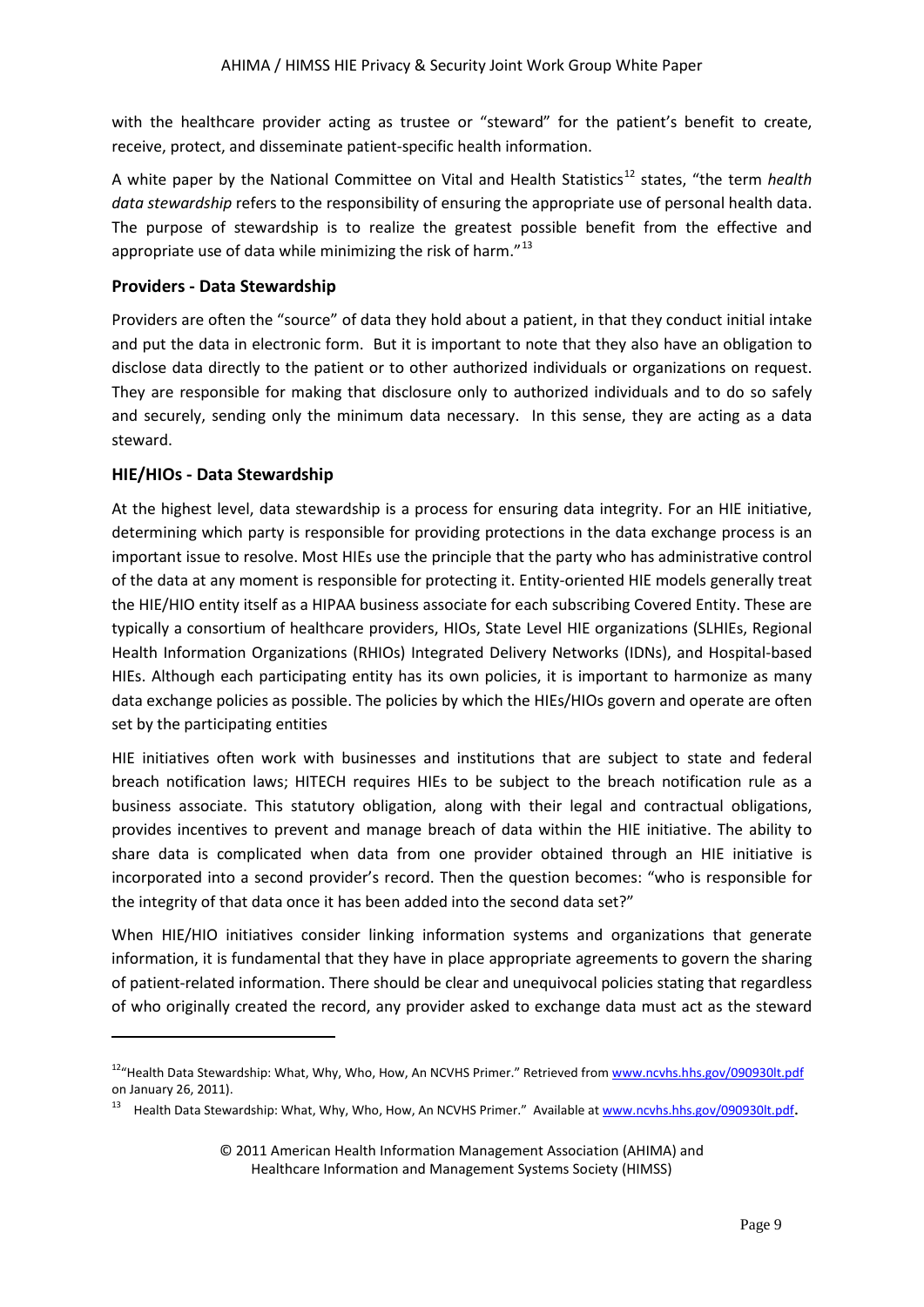for that combined record – which includes both protection and sharing according to the policies of the entity where the combined record resides. Once the data have been taken into a provider's record, that provider must be able to use it and disclose it in just the same way as if the data had been originally obtained through their own efforts within their own organization. Any attempt to segregate data obtained from others and apply unique consent or other authorization rules will result in making HIE exchange activities unworkable.

# <span id="page-9-0"></span>**Requirement for Unique User Identification**

HIPAA, in Section 164.312(a)(2)(i), requires that each user be uniquely identifiable and that the user's activities be identifiable while logged on to the system. No two users may share the same identity and all users must be distinguishable in the usage logs. These rules are even more important when considering that an HIE will employ a user's personal attributes and role, in part, to make determinations on how to share data. A physician who has given his or her login credentials to a colleague would be accountable for any actions that that other person takes – creating a liability situation for either the individual physician or user and also for the entity he or she works for. It is very important that any entity considering participation in an HIE has rigid policies and procedures in place to avoid shared identities and shared credentials.

#### <span id="page-9-1"></span>**Restricting Access to Data by Role and Other User Attributes**

Users have many associated attributes – some associated with them as a person or professional, and others associated with their job function(s), role(s), or location(s). Some consumers have expressed the concern that beyond physicians and nurses, there are many other people representing various organizations who may have access or have need to access their records; and to some extent that is true. HIPAA has provided for TPO $^{14}$  $^{14}$  $^{14}$  – that is, access is acceptable without getting specific consent for reasons of Treatment, Payment and/or Operations.[15](#page-9-2)

However, HIPAA and several states' laws have more restrictive language when it comes to the type of data that can be accessed. As a general rule of thumb, for authorization, access to data is restricted to only that data necessary to accomplish the reason for access. This is called the "minimum necessary"<sup>[16](#page-9-3)</sup> requirement. This is a function that is typically controlled by the application system; however, there are no generally available methods that are applied across the industry to make the "minimum necessary" access determination. HHS' Office for Civil Rights (OCR), the group responsible for enforcing the HIPAA privacy and security rules, is due to publish a guidance document on minimum necessary, to comply with the ARRA statutory requirement that they do so.<sup>[17](#page-9-4)</sup>

Access to data through HIE initiatives may also be restricted based on the type of entity making the request. For example, while providers working in a patient care setting (e.g., hospital, physician

 $\overline{a}$ 

<span id="page-9-5"></span><span id="page-9-2"></span><sup>&</sup>lt;sup>14</sup>§ 164.520; (ii)a Notice of privacy practices for protected health information.<br><sup>15</sup> U.S. Department of Health and Human Services Office for Civil Rights. HIPAA Administrative Simplification. Regulation Text. 45 CFR Parts 160, 162, and 164 (Unofficial Version, as amended through February 16, 2006). Page 45. Retrieved from [www.hhs.gov/ocr/privacy/hipaa/administrative/privacyrule/adminsimpregtext.pdf](http://www.hhs.gov/ocr/privacy/hipaa/administrative/privacyrule/adminsimpregtext.pdf) on January 30, 2011.<br>
<sup>16</sup> §164.506; (iii)b Standard: Minimum necessary<br>
<sup>17</sup> American Recovery and Reinvestment Act of 2009. Page 151. Retrieve

<span id="page-9-4"></span><span id="page-9-3"></span>bin/query/z?c111:h1 on January 30, 2011.

<sup>© 2011</sup> American Health Information Management Association (AHIMA) and Healthcare Information and Management Systems Society (HIMSS)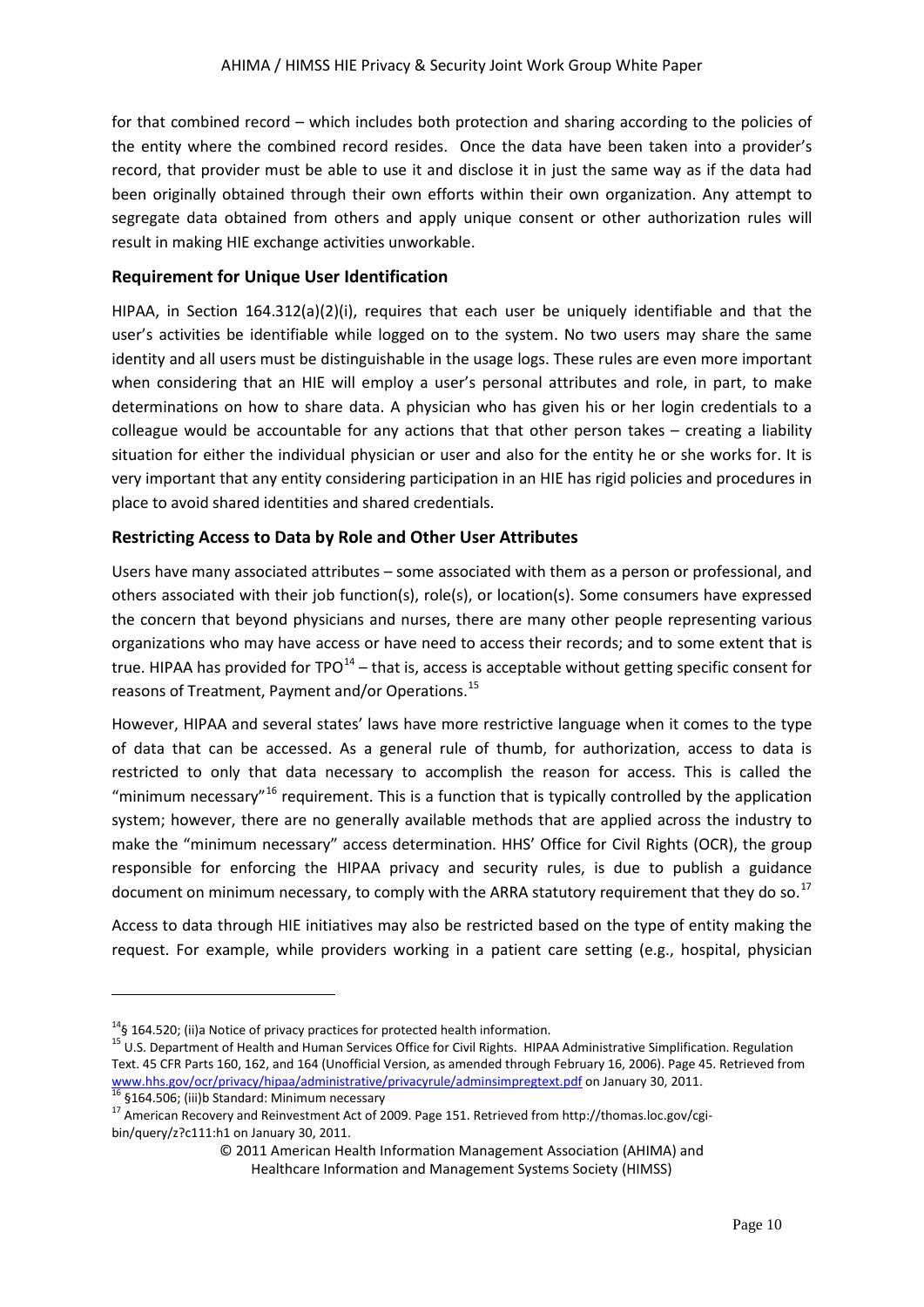office) would be expected to request data, and would be granted access to data, the same provider who works part time as a case reviewer for a health plan would either have significantly restricted access, or no access at all when working in that capacity.<sup>[18](#page-9-5)</sup>

# <span id="page-10-0"></span>**Unique Patient Identifier**

The HIPAA statute actually requires that there be a Unique Patient Identifier (UPI) for each patient. That provision still stands today in the statute. However, due to concerns of privacy advocates, implementation of that requirement has been effectively placed on hold through a ban on the use of funds to implement it, which is contained in the annual congressional appropriation bill that makes funding available to HHS.

There has long been discussion around the viability and acceptability of a UPI and its potential for uniquely identifying patient data on a single patient, and as a potential identifier that can be used for access to patient data. A recent RAND Report<sup>19</sup>concluded that the U.S. healthcare industry could benefit immensely from creation and use of a UPI. But the ink had not dried on the published study before many privacy-advocacy groups uniformly rejected its content and conclusions. HIMSS also published a [White Paper on Patient Identity Integrity](http://www.himss.org/content/files/PrivacySecurity/PIIWhitePaper.pdf) that discusses the benefits of a UPI.

While there is clearly an advantage to be gained in having one uniform identifier to authenticate and authorize consumers (patients) who wish to access their healthcare records held in EHRs, HIEs, or PHRs, nothing nationally available exists at this time. There are some promising experiments in this area, such as the Kantara eCitizen Foundation project.<sup>[20](#page-10-3)</sup> This project creates a working portal that will provide identity functions necessary to conduct healthcare-related interactions and transactions. The intent is to use existing business, legal, and technical components where available and to identity gaps to demonstrate the viability of existing identity solutions for the facilitation of healthcare through electronic means in an open, public integrated architecture.

# <span id="page-10-1"></span>**Identity Management**

**.** 

Identity Management is a framework of policies, procedures, processes, and technologies that enable an organization to manage the identities and privileges of its users during their entire association with the organization and access the data it holds. The process begins with Identity Proofing, also known as Personal Identity Verification, which is the process of verifying that the individual is who he or she claims to be, and has the certifications and credentials sufficient to prove their claim. Identity Proofing can be as simple for some employees who have no special access privileges as verification of a driver's license or other state-issued identification, or as complicated as requiring a birth certificate or passport coupled with a certified document from a state agency, such as a medical licensing board. Typically, as a user's access privileges to a computer system become

<sup>&</sup>lt;sup>18</sup>HIPAA Administrative Simplification Regulation Text. § 164.312 Technical safeguards. March 2006. Retrieved from [www.hhs.gov/ocr/privacy/hipaa/administrative/privacyrule/adminsimpregtext.pdf](http://www.hhs.gov/ocr/privacy/hipaa/administrative/privacyrule/adminsimpregtext.pdf) on January 30, 2011.<br>
<sup>19</sup> [www.rand.org/pubs/papers/P6628.html.](http://www.rand.org/pubs/papers/P6628.html)<br>
<sup>20</sup>eCitizen-Kantara Patient ID Service Projecthttp://www.ecitizenfoundation.or

<span id="page-10-4"></span><span id="page-10-3"></span><span id="page-10-2"></span>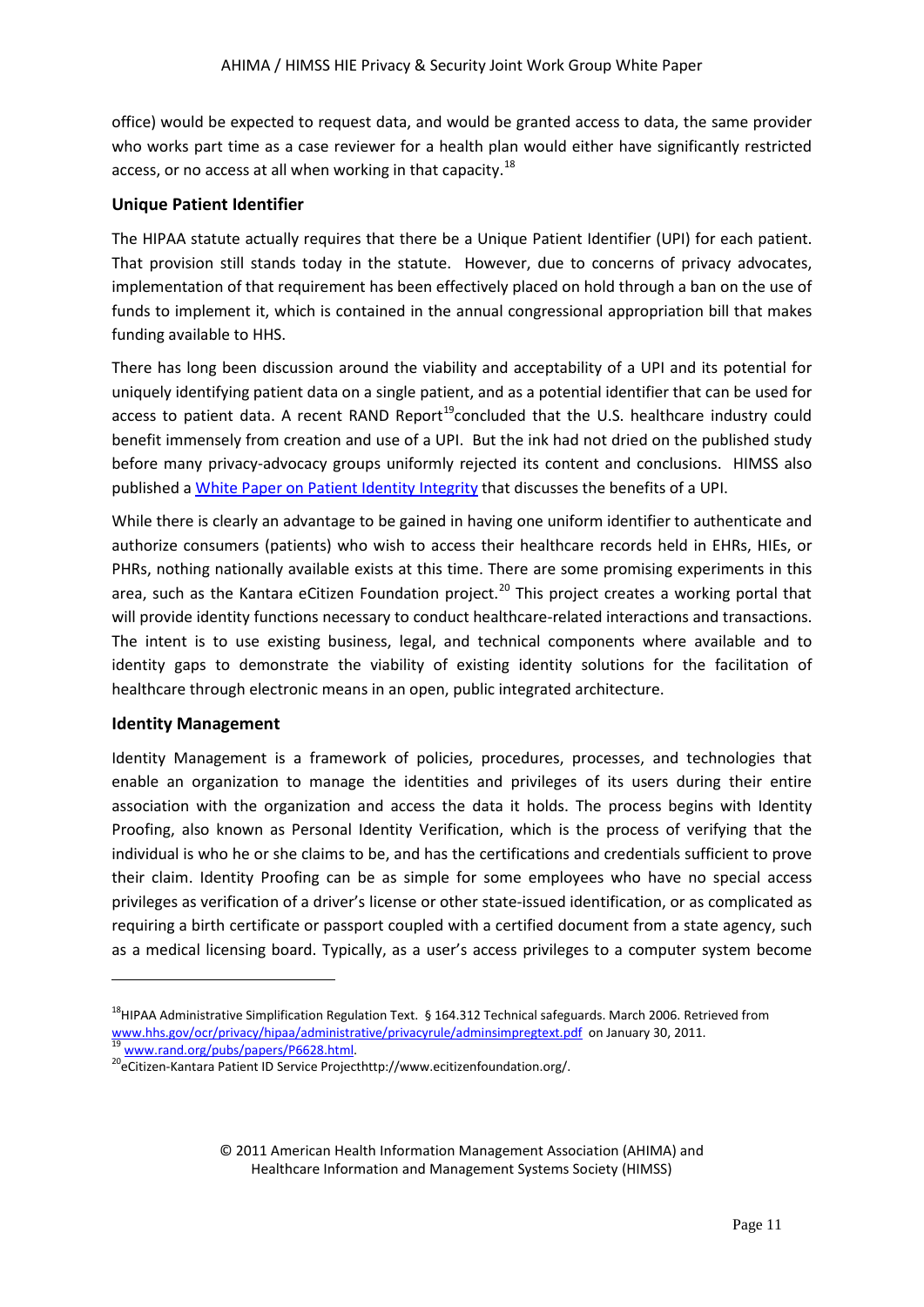broader and more functionally rich, the Identity Proofing requirements grow more stringent accordingly.

Once an individual's identity is verified, he or she is registered as a user on an entity's network and access is subsequently granted for the job-required applications (also called user provisioning). Unfortunately, although many provider entities do a reasonable job of verification and registration, once a user is granted access, management of that access results in use privileges becoming lax. It is just as important for an entity to provide ongoing management of its user identities throughout their employment, as they change roles and application access is added or removed, especially when their employment terminates. If users are not removed from active registration or deactivated, the entity runs significant risk of having unauthorized access by such terminated parties. Identity Management is comprised of this end-to-end process.

# <span id="page-11-0"></span>**Authentication**

The second step in the process of managing access to computer applications occurs when the user logs into the network to access the applications for which he or she has been granted privileges. This step is the electronic authentication of the user – in other words, it is the process of verifying the user's credentials to establish confidence that the user is who he or she claims to be. Authentication can simply be described as a process of the user providing to the computer system a unique identification, such as "user identification," after which (or in addition to the ID) the system will also request a secret password, known only to that user and to the system. Once the user responds appropriately with the correct password, there is a degree of confidence established that the person trying to gain access is actually that person known to the system. This is very often termed "onefactor" authentication, in that the user provides one piece of information only he or she "knows" in order to complete the process. In this example, it is clearly important for the user to keep the password confidential so that some other individual cannot "pretend" to be that person by using the password.

Authentication is a well-defined process which can make use of one or more of three different types of attributes or "factors" to establish an assurance that the user is as claimed – these attributes are:

- Something you know such as a password, or a shared secret (many systems now use one or more secret questions, the answer to which is only known by the user);
- Something you have such as an identity token, a badge with an internal identification chip or bar code;
- Something you are that makes you unique  $-$  such as a fingerprint, voiceprint, or retinal image.

The more attributes that are used, the more secure the authenticated identity, but the more expensive the technology may be to administer the authentication process.

The National Institute of Standards and Technology (NIST) defined four different levels of authentication strength – each level providing an increasing assurance of confidence in confirmation

<sup>© 2011</sup> American Health Information Management Association (AHIMA) and Healthcare Information and Management Systems Society (HIMSS)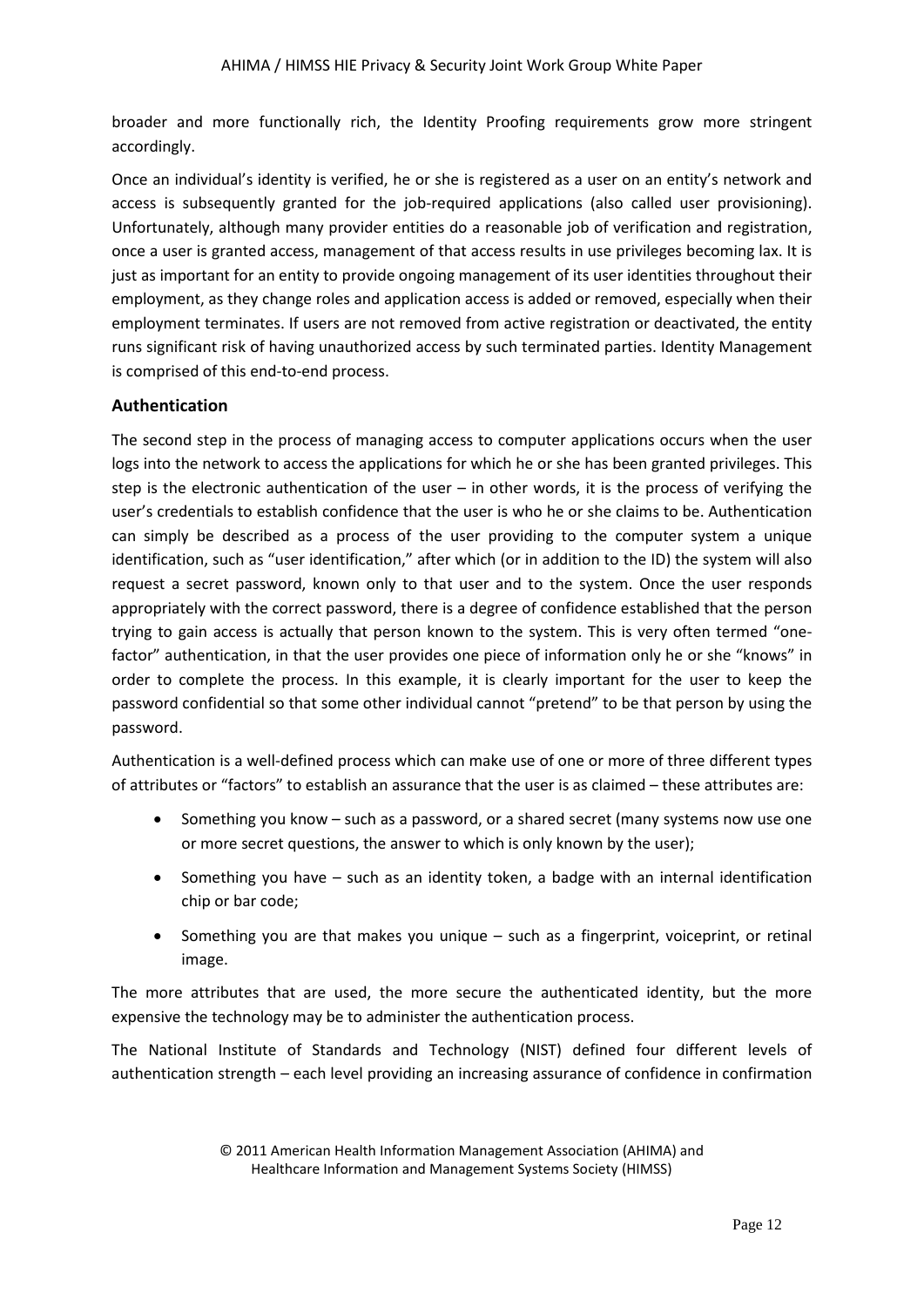of the user's identity (see Table 1).<sup>21</sup> These levels utilize different combinations of identity proofing and authentication attributes to establish identity confidence as shown in the simplified table below:

| <b>Assurance</b><br>Level | Confidence  | <b>Identity Proofing</b>                   | <b>Factors</b><br>Required                                               | <b>Authentication threats addressed</b><br>by this level                                                                        |
|---------------------------|-------------|--------------------------------------------|--------------------------------------------------------------------------|---------------------------------------------------------------------------------------------------------------------------------|
| Level 1                   | 0k          | Not Required                               | One                                                                      | Online guessing; replay                                                                                                         |
| Level 2                   | Good        | Basic $-$ one form of<br>verifiable ID     | One - Specific<br>protocol                                               | Online guessing; replay; session<br>hijack, eavesdropping                                                                       |
| Level 3                   | Better      | May require two<br>forms of ID             | One - Specific<br>protocol                                               | Online guessing; replay; session<br>hijack, eavesdropping; phishing /<br>verifier impersonation; man-in-the-<br>middle (weak)   |
| Level 4                   | <b>Best</b> | Must be in-person<br>verified by certifier | Two or more -<br>One is a hard<br>token for<br>external<br>verification. | Online guessing; replay; session<br>hijack, eavesdropping; phishing /<br>verifier impersonation; man-in-the-<br>middle (strong) |

**Table 1. NIST Levels of Authentication**

Today authentication in most healthcare entities is accomplished through simple Level One authentication – mostly using a unique user-ID and a secret password. While this method has been considered "good enough" in the past, and it meets the HIPAA requirements, it has been typically used in a controlled environment – that is, it is used within one entity's walls. HIE, and specifically the need for authentication beyond a single entity's walls, has increased the vulnerabilities to different types of threats not typically found inside an organization's firewalls. Hence, we are seeing higher level requirements being specified by the Federal Government for functions such as eprescribing of restricted medications and by the states as they address security concerns relative to HIE.

# <span id="page-12-0"></span>**Industry Adoption**

1

<span id="page-12-1"></span>As discussed in the authentication section above, two-factor authentication is a much better method for authenticating a user, with higher confidence than single-factor authentication. A federated identity model provides users safe access to applications across the Internet without the need for multiple login credentials. It allows organizations to share credentials and attributes for

<sup>&</sup>lt;sup>21</sup>NIST [Special Publication 800-63.](http://www.google.com/url?sa=t&source=web&cd=1&sqi=2&ved=0CBMQFjAA&url=http%3A%2F%2Fcsrc.nist.gov%2Fpublications%2Fnistpubs%2F800-63%2FSP800-63V1_0_2.pdf&rct=j&q=NIST%20Levels%20of%20Authentication&ei=265CTc6wBILSsAPN45XgCg&usg=AFQjCNGfiZSSwIsuyiKQjMS1Xg29PPfCGw&sig2=zY2xH_8sihUkf2ofYDDuwQ&cad=rja) Retrieved fro[m http://csrc.nist.gov/publications/nistpubs/800-63/SP800-63V1\\_0\\_2.pdf](http://csrc.nist.gov/publications/nistpubs/800-63/SP800-63V1_0_2.pdf) on January 26, 2011. <sup>21</sup>HITSP Access Control Service Collaboration 108: 07.08.2009. Retrieved from [www.hitsp.org/ConstructSet\\_Details.aspx?&PrefixAlpha=12&PrefixNumeric=108](http://www.hitsp.org/ConstructSet_Details.aspx?&PrefixAlpha=12&PrefixNumeric=108) on January 26, 2011.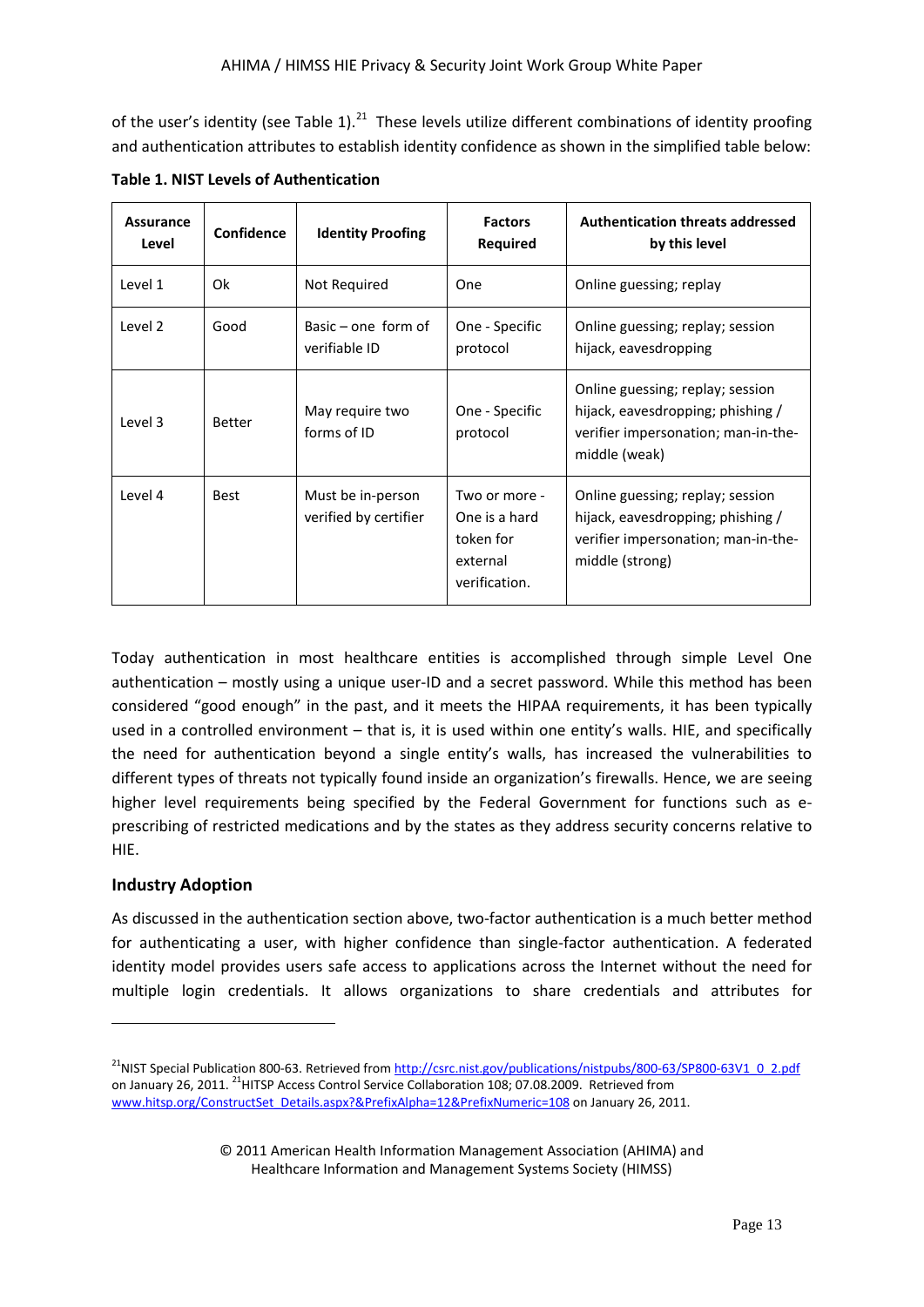authentication and authorization, reducing the need to maintain user profiles in multiple systems. Federation's most visible aspect, Secure Internet Single sign-on, reduces security gaps by using a trusted connection between the enterprise, also known as the identity provider (IdP), and the service provider.

In the case of a federated identity model, many entities are requiring two-factor authentication.<sup>[22](#page-12-1)</sup> The healthcare industry should set, as a minimum level, the use of two-factor authentication for all HIE users in the country, which would improve public confidence in HIE access management. As more HIE initiatives adopt and use two-factor authentication, those still using Level One or Level Two authentication will rapidly become isolated in their ability to exchange data outside their own jurisdictions. However, it should be noted that some organizations are moving to a minimum requirement of multi-factor authentication. This will require HIE initiatives to consider how to incorporate these organizations into their HIE Security Framework.

HIE initiatives and HIOs need a roadmap to achieve the proposed level and approach to authentication and the management of risk along the way. Basic requirements must be defined that include user name and password, with two-factor authentication as the goal. The roadmap requirements should cover the strength of the password and the necessity of changing the password every 90 or 180 days. Many organizations lack a transition plan or the resources needed to connect to the HIE using any more than a single factor authentication.

# <span id="page-13-0"></span>**TECHNICAL AND PHYSICAL SECURITY**

**.** 

Technical and physical security encompasses, and is a part of, all the other essential elements for a strong security foundation that enforces and protects the confidentiality, integrity, and availability of health information. The technological knowledge, standards, and equipment provide the environment crucial to ensuring the privacy of the exchange participants while enhancing the trust of users.

The 2010 HIMSS Analytics Report *Security of Patient Data* reported that breaches of PHI increased by six percent in 2010 to 19 percent of total respondents, even though 87% of respondents indicated that they have policies in place to monitor access and sharing of electronic health information.<sup>[23](#page-13-1)</sup> Other research shows that 84% of healthcare breaches since 2003 were due to "low tech" incidents such as lost or stolen laptops, improper disposal of documents, stolen backup tapes, etc.<sup>24</sup>According to the Ponemon Institute, the average cost to the organization to correct a record is \$202, with total costs to organizations ranging from \$341,000 to over \$5 million.<sup>[25](#page-13-3)</sup>

<sup>&</sup>lt;sup>22</sup>HITSP Access Control Service Collaboration 108; 07.08.2009, Accessed January 26, 2011; [www.hitsp.org/ConstructSet\\_Details.aspx?&PrefixAlpha=12&PrefixNumeric=108.](http://www.hitsp.org/ConstructSet_Details.aspx?&PrefixAlpha=12&PrefixNumeric=108)

<span id="page-13-1"></span><sup>&</sup>lt;sup>23</sup> 2010 HIMSS Analytics Report: Security of Patient Data Commissioned by Kroll Fraud Solutions. April 2010. Retrieved from [www.krollfraudsolutions.com/about-kroll/HIMSS-Security-Patient-Data-return.aspx on January 30,](http://www.krollfraudsolutions.com/about-kroll/HIMSS-Security-Patient-Data-return.aspx%20on%20January%2030) 2011.

<span id="page-13-4"></span><span id="page-13-2"></span><sup>&</sup>lt;sup>24</sup> HIMSS Analytics. Healthcare Industry Continues to Overlook Critical Gaps in Data Security, According to New Bi-Annual Report. Retrieved from www.himssanalytics.org/general/pr\_20100421.asp on January 30, 2011.

<span id="page-13-3"></span><sup>&</sup>lt;sup>25</sup> Ponemon Institute, LLC. Fourth Annual US Cost of Data Breach Study Benchmark Study of Companies Sponsored by PGP Corporation. January 2009. . Retrieved fro[m www.ponemon.org/local/upload/fckjail/generalcontent/18/file/2008-](http://www.ponemon.org/local/upload/fckjail/generalcontent/18/file/2008-2009%20US%20Cost%20of%20Data%20Breach%20Report%20Final.pdf) [2009%20US%20Cost%20of%20Data%20Breach%20Report%20Final.pdf](http://www.ponemon.org/local/upload/fckjail/generalcontent/18/file/2008-2009%20US%20Cost%20of%20Data%20Breach%20Report%20Final.pdf) on January 30, 2011.

<sup>© 2011</sup> American Health Information Management Association (AHIMA) and Healthcare Information and Management Systems Society (HIMSS)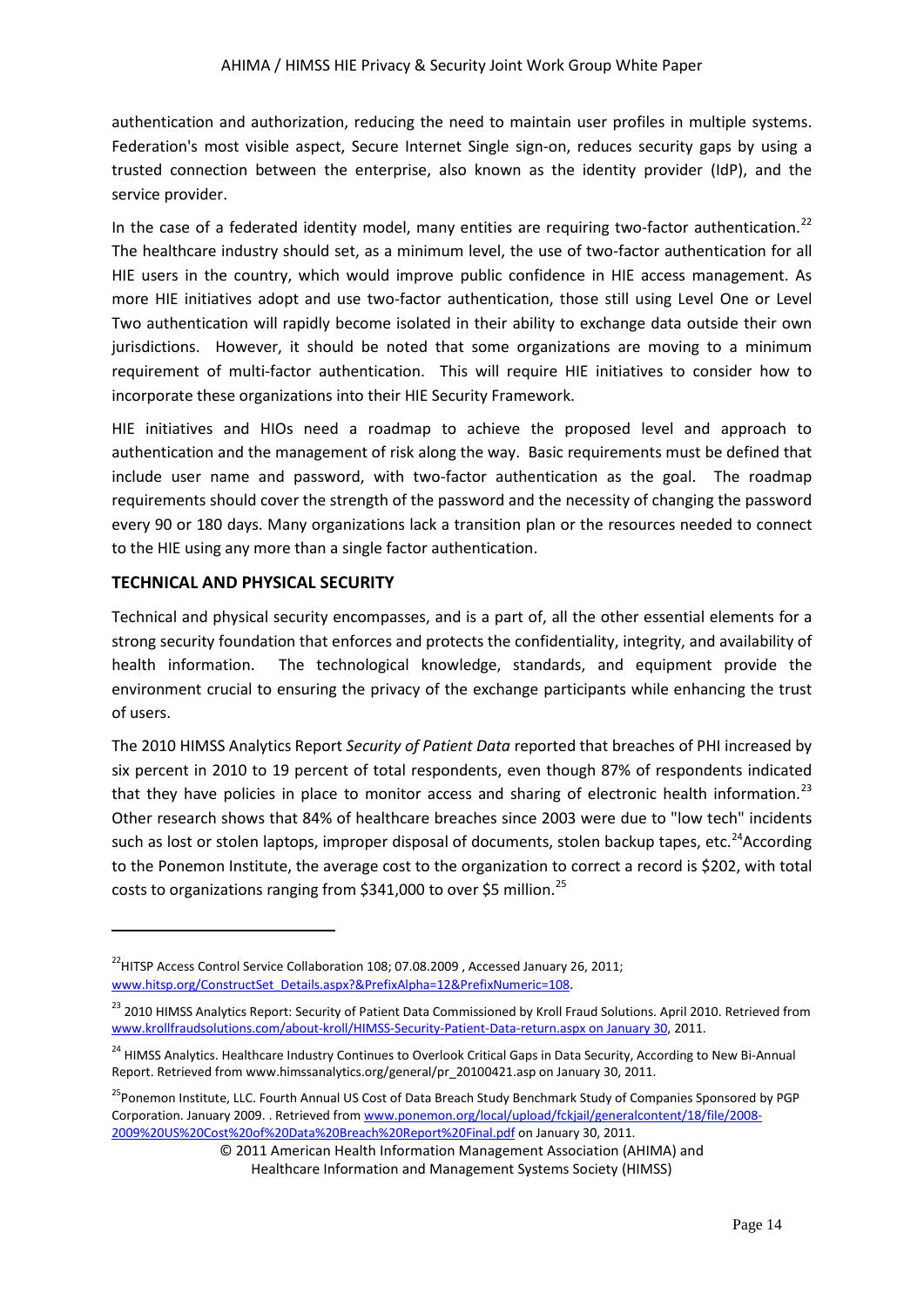# <span id="page-14-0"></span>**Risk Assessment – HIOs and HIE Participants Accountability**

The American Recovery and Reinvestment Act of 2009 stimulated the development and implementation of HIO/HIE initiatives nationwide. The Workgroup recognizes the necessity to discuss the HIO's compliance with the Privacy and Security Rule and its responsibility for oversight and ensuring accountability of its participants. The organization should undertake a Risk Assessment to understand the risks associated with confidentiality, integrity, and availability of e-PHI. This assessment provides the basis on which to implement reasonable and appropriate safeguards commensurate with the criticality of the data. Conducting a risk analysis is the first step in identifying and implementing safeguards that comply with and carry out the standards and implementation specifications not only for the HIO but also for participants of the HIO. The Risk Assessment will drive the process to identify and mitigate any potential opportunity for cyber crime and serious security breaches while balancing the cost of proposed measures versus the threat of the breach and potential notification.

As part of the HIO's application process for participating organizations, an applicant should complete a compliance questionnaire.<sup>26</sup> The Participation/Data Sharing Agreement should state that there will be a review of the organization's Annual Risk Assessment and all supporting policies and procedures at the time of the Readiness Assessment.

HHS' OCR was made responsible for enforcing the HIPAA Security Rule<sup>[27](#page-14-1)</sup> (45 C.F.R. §§ 164.302 – 318.) on July 27, 2009. OCR's enforcement activities have strived to improve the privacy practices of covered entities, improving the privacy protection of health information for all individuals. Through a series of guidance documents, OCR assists organizations<sup>[28](#page-14-2)</sup> to identify and implement the most effective and appropriate administrative, physical, and technical safeguards to secure e-PHI.

The Security Management Process standard in the Security Rule requires organizations to:

*"[I]implement policies and procedures to prevent, detect, contain, and correct security violations."* (45 C.F.R. § 164.308(a)(1).) Risk analysis is one of four required implementation specifications that provide instructions to implement the Security Management Process standard. Section 164.308(a)(1)(ii)(A) states:

RISK ANALYSIS (Required).

**.** 

Conduct an accurate and thorough assessment of the potential risks and vulnerabilities to the confidentiality, integrity, and availability of electronic protected health information held by the [organization]. $^{29}$  $^{29}$  $^{29}$ 

© 2011 American Health Information Management Association (AHIMA) and

<span id="page-14-4"></span><sup>&</sup>lt;sup>26</sup>See NIST SP 800-66, Section #4 "Considerations When Applying the HIPAA Security Rule." Available at [www.hhs.gov/ocr/privacy/hipaa/administrative/securityrule/nist80066.pdf.](http://www.hhs.gov/ocr/privacy/hipaa/administrative/securityrule/nist80066.pdf)<br>
<sup>27</sup> Section 13401(c) of the Health Information Technology for Economic and Clinical (HITECH) Act.<br>
<sup>28</sup> As used in this guidance the term "organ

<span id="page-14-2"></span><span id="page-14-1"></span>Guidance will be updated following implementation of the final HITECH regulations.

<span id="page-14-3"></span><sup>&</sup>lt;sup>29</sup>Security Rule Guidance Material on Risk Analysis Requirements under the HIPAA Security Rule.

Healthcare Information and Management Systems Society (HIMSS)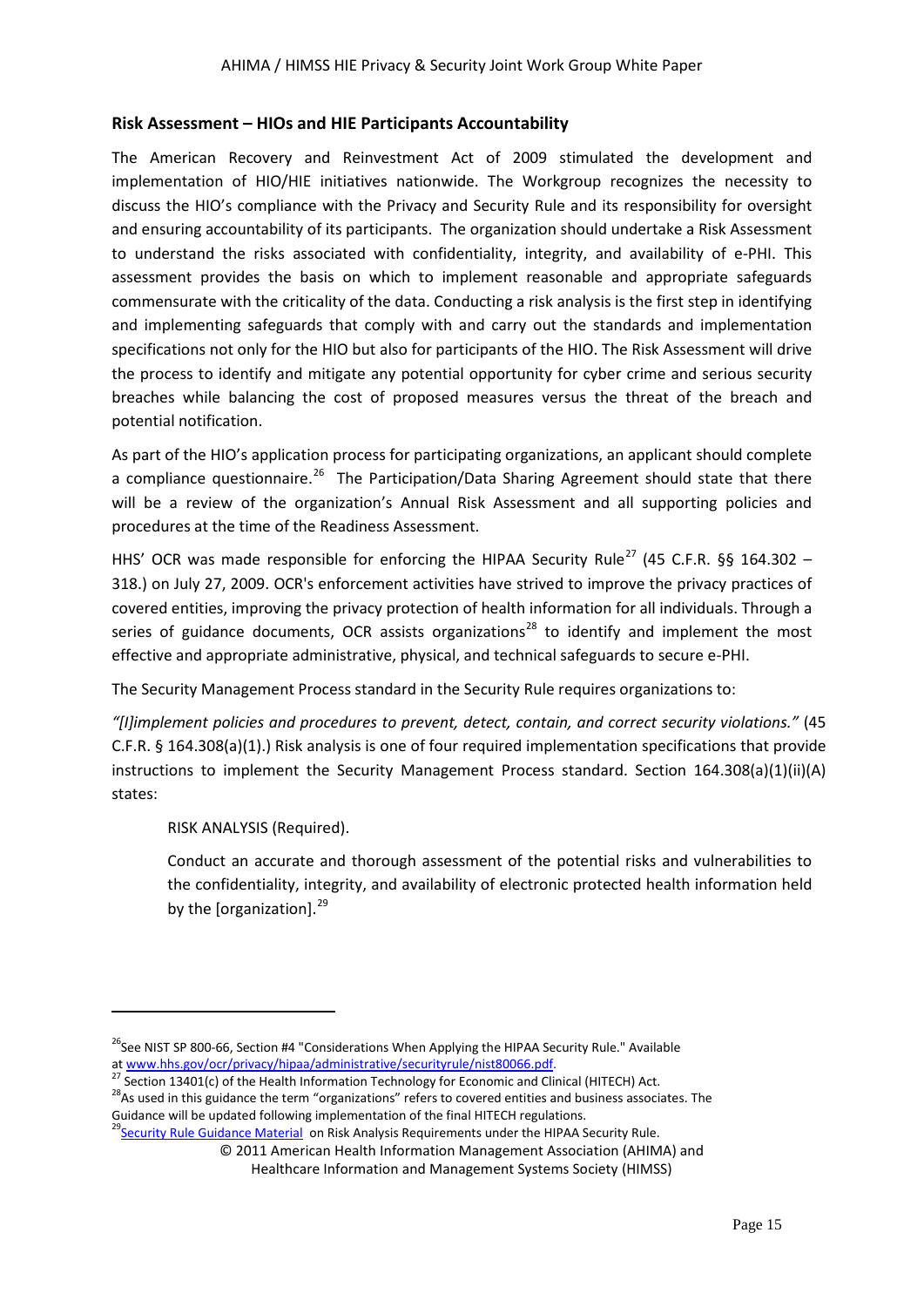All e-PHI created, received, maintained, or transmitted by an organization is subject to the Security Rule. The Security Rule requires entities to evaluate risks and vulnerabilities in their environments and to implement reasonable and appropriate security measures to protect against reasonably anticipated threats or hazards to the security or integrity of e-PHI.

#### <span id="page-15-0"></span>**Lack of Technical/Physical Standards for HIPAA Covered Entities**

According to HIPAA, the contractual agreement between business associates (BAs) should be concrete and enforceable to ensure that all security and privacy requirements are met by all parties. ARRA amends HIPAA to cover BAs directly by the requirements of the privacy and security rule. Additionally, in the case of any loss or breach of health information at or under the control of a BA, it must be reported by the BA to the Covered Entity (CE) and then subsequently by the CE to HHS and/or the Federal Trade Commission (FTC).

Both CEs and BAs are legally responsible and potentially liable for any loss and/or breach that occurs. The HIO may be considered a BA and, therefore, must provide appropriate security for health records. There is no requirement under HIPAA or HITECH for a CE to perform an audit of its business associates to verify adherence to HIPAA. However, it is implied that the CE is legally just as liable for security of the health information as its BA under the binding agreement.

#### <span id="page-15-1"></span>**ACCESS MANAGEMENT**

The discussion above focused on Authentication as a key part of Administrative Security. The ability to accurately identify and confirm that a person, user, or patient is who they say they are, when considering controlling access to an HIE, the other part of the equation – Authorization – is just as important. The key is that a person is only given access to those applications and data for which he or she has approval. This section explores these issues in more detail below.

#### <span id="page-15-2"></span>**Authorization**

Authorization is the main mechanisms for ensuring users have access to only those applications and the protected health information that they are allowed to use or review. Just because a user is identity proofed and subsequently authenticates properly does not automatically give the user rights to access just any set of information. While an emergency physician working in an emergency room on a trauma case may be granted a wide range of access privileges (his or her authorization would allow access to many different data sets and functional capabilities), that same physician, working in the capacity of a health plan reviewer, may have very limited privileges, if any. Access privileges are assigned to individuals typically based on their professional position, the role that they play in the organization, and their need for access to various applications and data. Access privileges may vary further by type of organization and sensitivity of data. This is generally called Attribute-Based Authorization Control (ABAC), and is becoming a common method for authorization as HIE initiatives becomes more widespread.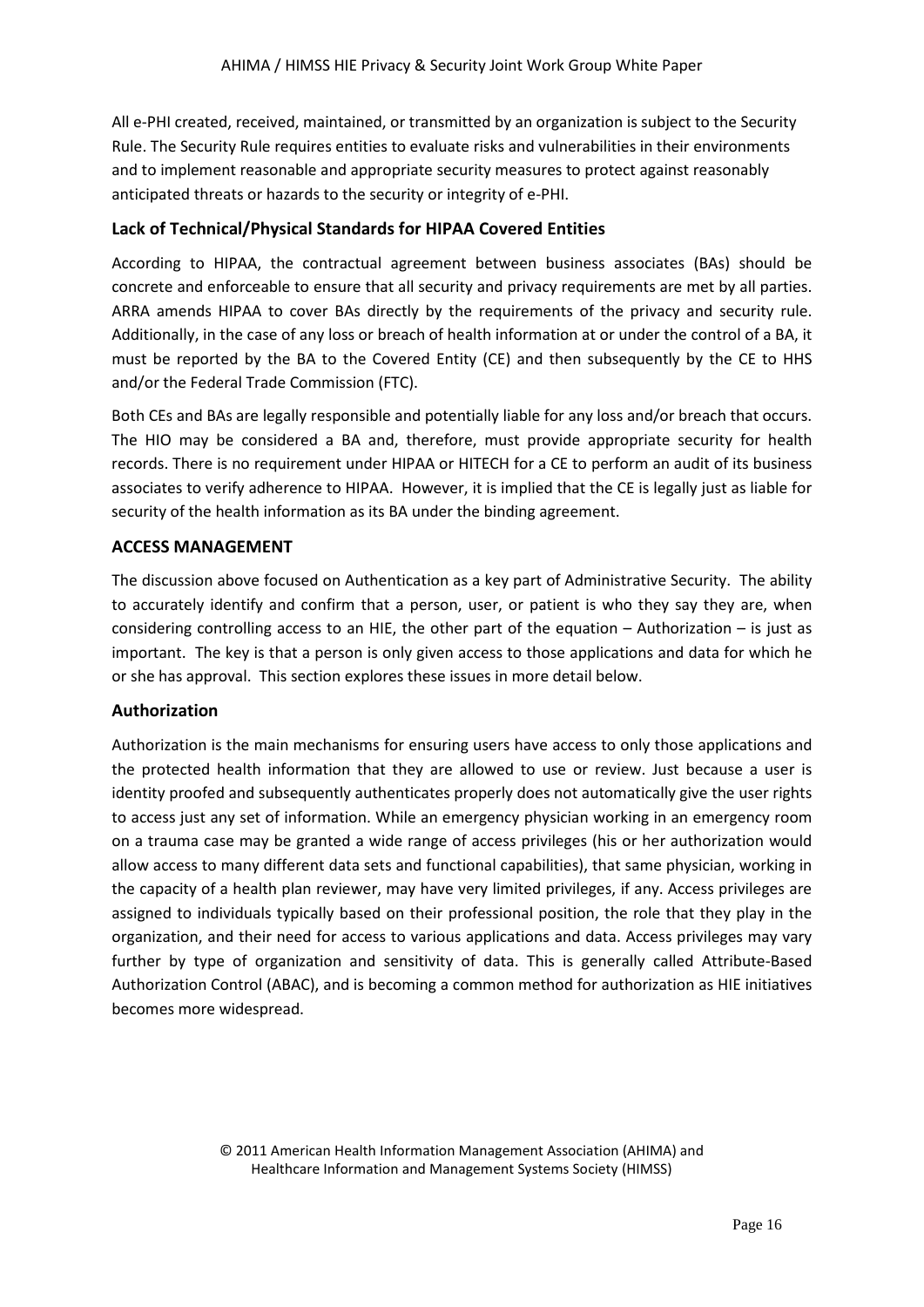D. Richard Kuhn, National Institute of Standards and Technology recently provided this explanation of ABAC.<sup>[30](#page-14-4)</sup>

Role Based Access Control (RBAC) has frequently been criticized for the difficulty of setting up an initial role structure and for inflexibility in rapidly changing domains. A pure RBAC solution may provide inadequate support for dynamic attributes such as time of day, which might need to be considered when determining user permissions. To support dynamic attributes, particularly in large organizations, a "role explosion" can result in thousands of separate roles being fashioned for different collections of permissions. Recent interest in attribute-based access control (ABAC) suggests that attributes and rules could either replace RBAC or make it more simple and flexible.

All users, no matter who they are and what roles they play in an organization, possess a set of attributes. There are identity attributes such as the person's name, perhaps a pseudonym or User ID, their work hours, address, phone number, Social Security Number, and other such items gathered about the individual during the hiring process or on-boarding. There are also professional attributes which are indicative of the individual's skills and professional capabilities such as degrees, licenses, certified skills, and so forth. All of these are descriptive of the user, and while most often are not part of authorization, are none-the-less personal attributes which could be made available to determine access to systems. Additional attributes which are typically used to determine access are type of organization, role in the organization, and staff position (e.g., a nurse would be further classified as LPN, RN, or LVN for determinations in medication management, or physicians may be further classified by their specialty when it comes to access to sensitive data).

# <span id="page-16-0"></span>**Federated Access Management**

 $\overline{\phantom{a}}$ 

HIE by its very nature integrates multiple sources of data, where the patient's records from a particular physician's visit reside in one location, and the data are needed in a different location. Today some smaller HIOs maintain a centralized registry of all users of their services, but HIOs of reasonable size are finding that maintaining such registries is a significant effort as their user base grows. HIOs and HIE initiatives are now beginning to adopt federated user authentication, and crossenterprise authorization as the preferred approach. Under these scenarios, the authentication process occurs locally within the data requestor's security domain, and the receiver of the data request, or the HIE initiative that brokers the request, has agreed to trust the results from the authentication process of the data requestor's domain. Authorization is accomplished much the same way, but with the important difference that while the attributes are asserted by the data requestor, determination of the requestor's ability to access data in the other entity's system is based on application of that entity's access policies – not those of the requestor.

<span id="page-16-1"></span><sup>30</sup> D.R. Kuhn**,** E.J. Coyne, T.R. Weil, "Adding Attributes to Role Based Access Control**",** IEEE Computer, vol. 43, no. 6 (June, 2010)[, http://csrc.nist.gov/groups/SNS/rbac/documents/kuhn-coyne-weil-10.pdf.](http://csrc.nist.gov/groups/SNS/rbac/documents/kuhn-coyne-weil-10.pdf)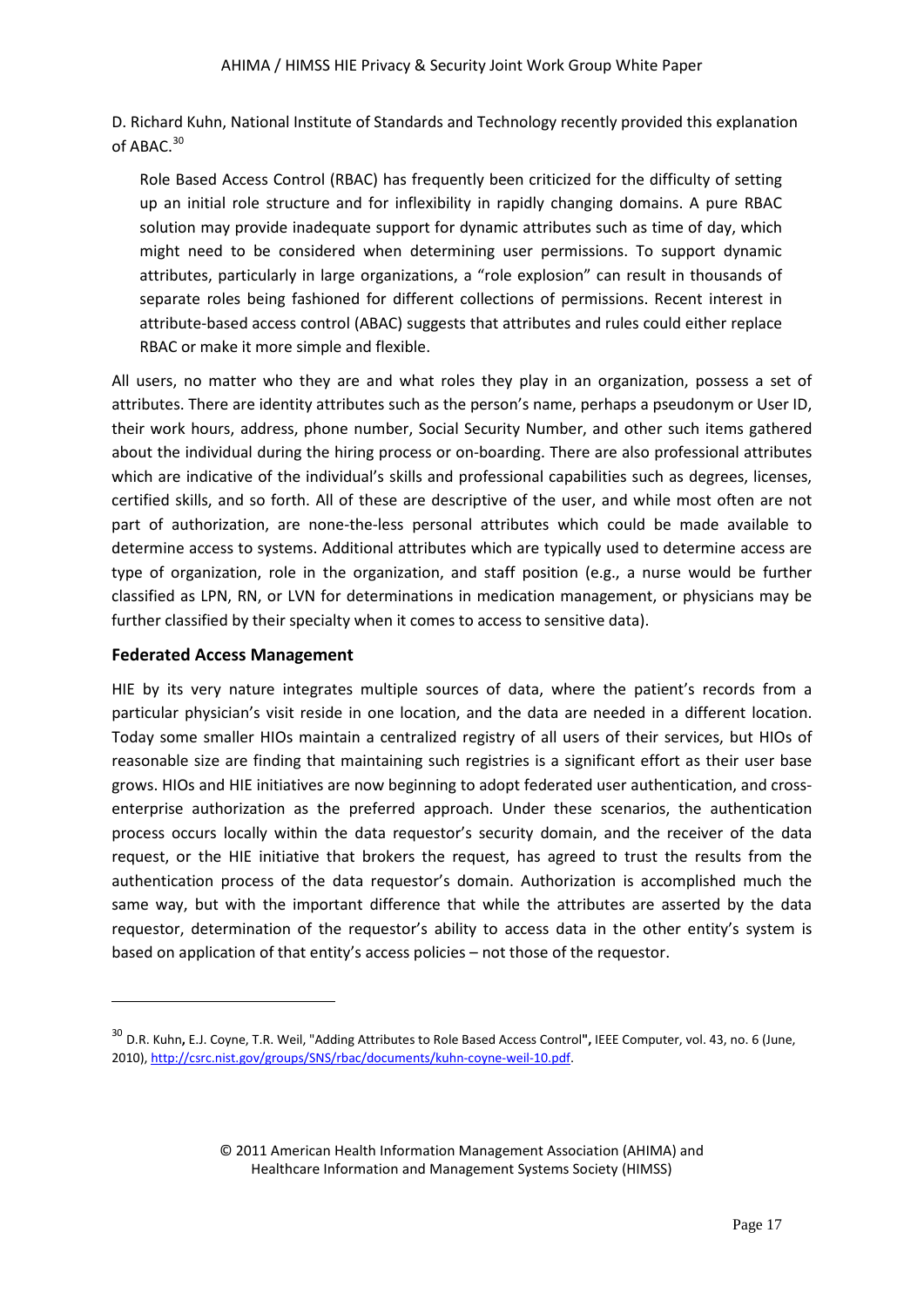#### <span id="page-17-0"></span>**Access to PHI for Case or Disease Management by Health Plans**

As discussed above, HIPAA provides for access to data for TPO. As Covered Entities, health plans are given access to patient records as part of their responsibility for managing the overall care of patients as they move through care settings. This type of access has the potential to become even more prevalent as health reform and structures such as Accountable Care Organizations become more common. Health plans see HIE initiatives as a good way for them to receive aggregate data on their insured patients in order to determine if their treatment meets the standards they require from their participating physicians.

Currently, health plans have limited access to information that is not directly supplied by the provider and not to data available through an HIO/HIE initiative as defined by their business associate agreements. While the plans do have access to their own claims data, they also have access to dispensing data for Medication Therapy Management (MTM) patients – even data for selfpay prescriptions. This is not thought to be a significant issue today (most MTM patients have many prescriptions and over the counter medications and are supportive of their pharmacy benefit managers having access to all data), but as HIE initiatives start carrying more of the load of supporting provider messaging and ePrescribing, care will need to be exercised to make sure that appropriate consents are in place when otherwise restricted data are made available through the HIO/HIE initiatives.

#### <span id="page-17-1"></span>**HIPAA Security Standard for Employee Health Plans**

Under HIPAA, a health benefit plan is a HIPAA covered entity, but the employer who sponsors the plan is not. Because the employer sponsor of a health benefit plan is, under the [Employee](http://www.dol.gov/compliance/laws/comp-erisa.htm)  [Retirement Income Security Act](http://www.dol.gov/compliance/laws/comp-erisa.htm) (ERISA), a separate legal entity from the plan, the transfer of health information to the employer or to the administrator of the plan is actually considered a disclosure. The HIPAA regulations, however, do not consider an employer sponsor to be a business associate of the plan. Rather, the regulations contain special rules for disclosures to a plan sponsor, in recognition of the fact that the employer is a separate legal entity from its plans even though the employer may administer the plan. Under HIPAA, group health plans may disclose PHI to a plan sponsor, or permit an insurance issuer or HMO to disclose PHI to a plan sponsor, only to carry out "plan administration functions," so long as the plan documents are amended in accordance with the regulations. HIPAA requires that a health plan's documents be amended to provide that the group health plan will disclose PHI to the plan sponsor only upon receipt of a certification by the plan sponsor that the plan documents have been amended to incorporate certain provisions. This includes that the plan sponsor will inform the plan of any unauthorized use or disclosure of which it becomes aware.

Employer sponsors of health plans may receive identifiable health information from sources other than from the health plans it sponsors. This situation is not covered by HIPAA. In most states, the law does not require the employer to implement any particular security standard with respect to this information.

# <span id="page-17-2"></span>**Third Party Use of PHI for Wellness Programs**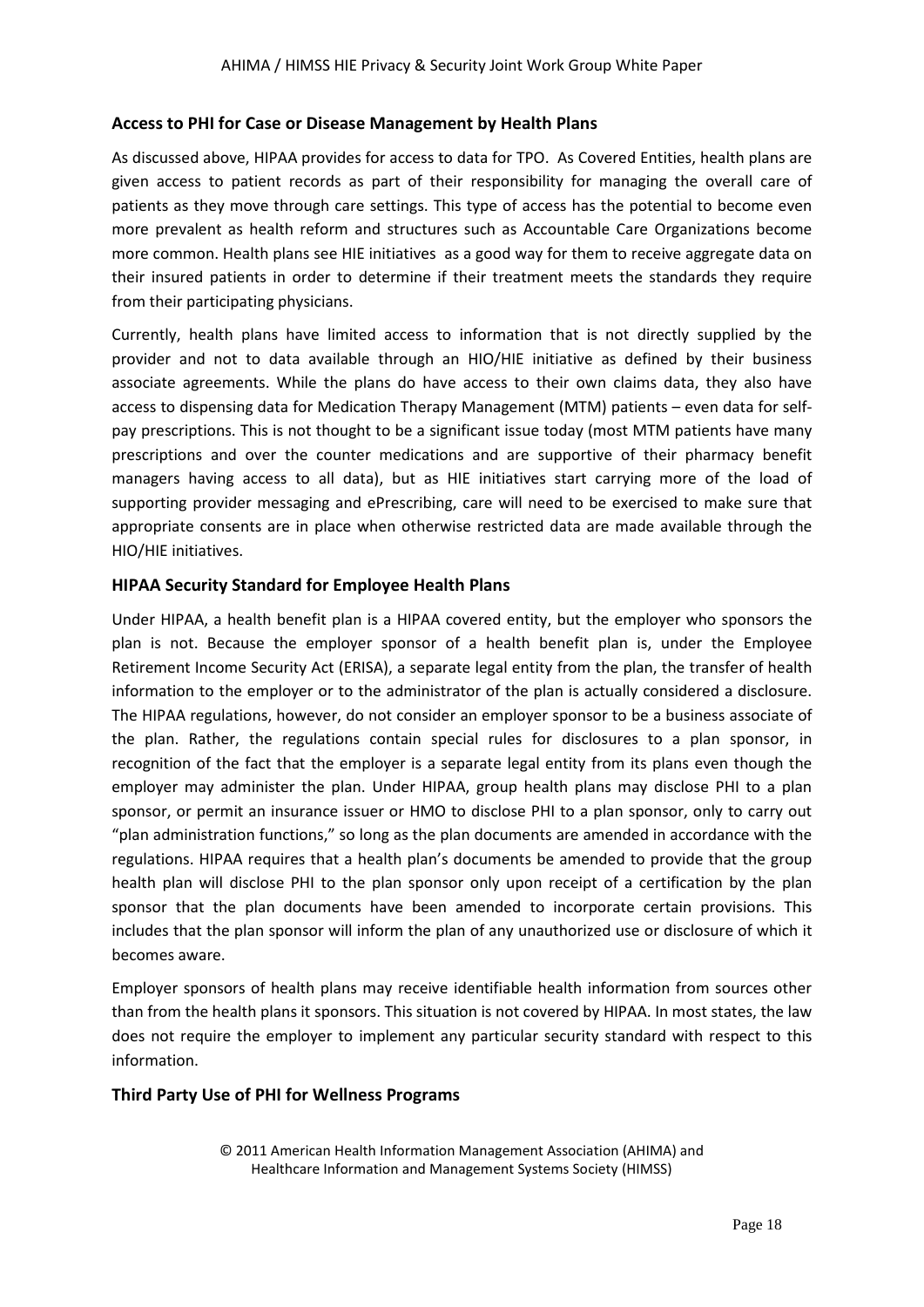HIPAA provides for business associates who perform work for a covered entity to enter into agreements when they must access and use PHI to accomplish the work required. An example would be a health plan that wishes to engage a third party to perform wellness and health assessments, and the third party would need access to health plan data. The health plan may contract with an educational institution to conduct the health assessments. Educational researchers are considered business associates for such wellness assessments. However, researchers at the same educational institution may not use the PHI received for other research purposes. If the educational institution wishes to use PHI for another research purpose, it must enter into a data use agreement and limit its research to a limited data set, obtain authorization from all patients involved, or de-identify the information prior to conducting the research. There is always the potential for a third party to misuse PHI. The business associate agreement is a very important document for protecting information and defining responsibilities and obligations for information received from the health exchange.

# <span id="page-18-0"></span>**Access to PHI for Research Purposes**

HIOs have not yet been used to accessing records for research purposes. The discussion has begun in many states that such access could not only be very useful to researchers, but could also be a revenue source for the HIO/HIE initiative. Consumer advocates and state laws around research have to date made using the HIE as a source of research data very difficult, as evidenced by the requirement for review/determinations by an Institutional Review Board (IRB) and the need for cross-population analysis to find suitable subjects.

Some HIEs have been successful in obtaining permission from their stakeholders to fully de-identify data and then use that data to perform population studies. While de-identified data is not PHI by definition, there is concern that sharing such data to use it in that way may present a risk, if it were possible to reconstruct the identity of the data. Additionally, and conversely, the HIPAA Privacy Rule permits disclosures of PHI that are required by law. This includes access for Public Health Agencies at local, national and international levels to data shared in the event that there is a public safety issue or threat.<sup>[31](#page-16-1)</sup> More work is required to define how research can interoperate with and through HIE, but in the short term, it is safe to assume that most research data will be obtained through normal provider EHR channels.

# <span id="page-18-1"></span>**Third-party Access**

**.** 

No legally mandated set of security standards applies to third parties gaining access to PHI pursuant to a HIPAA authorization, including researchers, employers, and marketing organizations.

<span id="page-18-2"></span>An HIO may grant access to PHI in the form of a limited data set to researchers and public health organizations pursuant to a data use agreement. Under HIPAA, a data use agreement must (1) establish the permitted uses and disclosures of the limited data set, (2) establish who is permitted to use or receive the limited data set, and (3) provide that the limited data set recipient will (a) not use or disclose the information other than as permitted by the agreement or required by law, (b) use

 $31$ <sub>45</sub> CFR 164.512(b) Disclosures for Public Health Activities. Retrieved from [www.hhs.gov/ocr/privacy/hipaa/understanding/special/publichealth/index.html](http://www.hhs.gov/ocr/privacy/hipaa/understanding/special/publichealth/index.html) on January 26, 2011.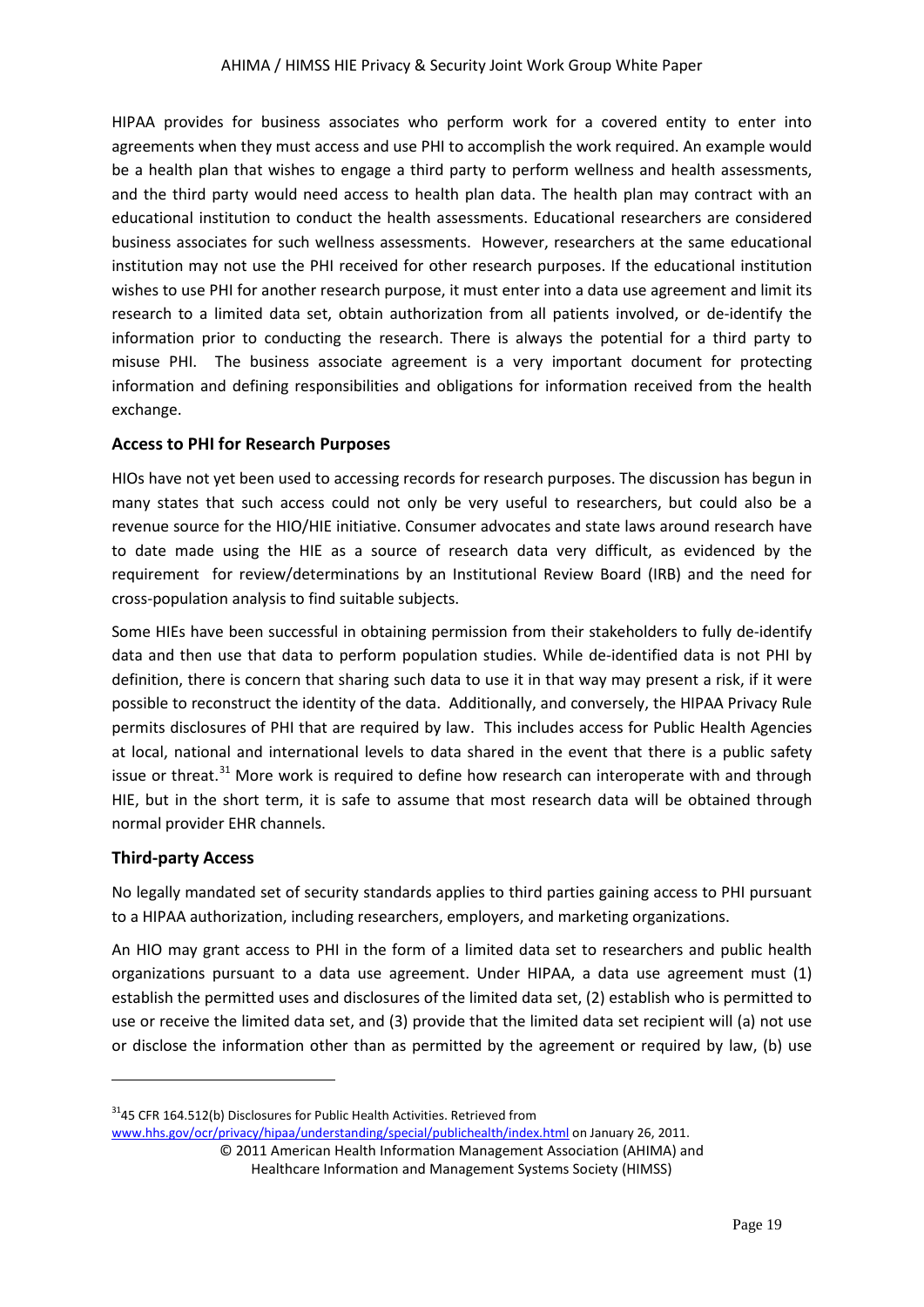appropriate safeguards to prevent use or disclosure of the information other than as provided by the data use agreement, (c) report to the covered entity any use or disclosure of the information not provided for by the data use agreement of which it becomes aware, (d) ensure that any agents to whom it provides the information agrees to the same restrictions, (e) not re-identify the information or contact the individuals, and (f) for only the prescribed term of the agreement.

While there is a general requirement in the data use agreement that recipients use appropriate safeguards to protect the limited data set, researchers and public health organizations that obtain PHI in the form of a limited data set are required to sign a business associates aagreement under the new ARRA/HITECH requirements and are now subject to enforcement for failure to comply with the HIPAA security standards or the data use agreement. In addition, under ARRA/HITECH, these third parties are required to report a security breach of such health information to the covered entity.

It is important to clearly outline such details as the term of the use of the data, the purpose for the use of the data, specific security and privacy safeguards, and data destruction requirement in the Data Sharing Agreement.

# <span id="page-19-0"></span>**Health Plan User Access**

The authentication and authorization processes discussed above will be in place and are functional deterrents against misuse of access privilege for any user of any entity. Each user of an exchange must be authenticated and authorized to access only specific information about specific patients, and activities such as patient browsing are generally not allowed by any user, but in particular users from Health Plans. Patient browsing or reporting functions could only be enabled by applications built for that purpose, and such capabilities are typically not available in HIE initiatives today.

# <span id="page-19-1"></span>**PUBLIC HEALTH / POPULATION HEALTH**

# <span id="page-19-2"></span>**Multi-Stakeholder Considerations for Authorization**

Although interoperability with public health is a criterion for Meaningful Use, policies to determine the use of that data for improvement of population health are still emerging. Use of HIOs and HIE initiatives in public health is still an area under development and privacy and security concerns in this area are still being determined. Patient consent issues and de-identification issues are well known as discussed elsewhere in this document and need to be addressed at the national level. Appropriate use of de-identified data and appropriate circumstances for re-identification are still being developed and will require direction from the states on the use of such data in the public health domain.

Until further guidance is forthcoming from ONC and HHS, it is recommended that HIO/HIE initiatives enter into specific business associate and data-sharing agreements in addition to DURSAs, and that Public Health participation in HIEs be primarily limited to push messaging – both from and to HIE participants. There is limited need today for query-based messaging from public health (public health entities requesting data on specific patients), and there are established paths for that communication to take place when it is needed. That said, public health should be an equal participant in the HIE, and should eventually have the ability to gather data from HIO/HIE initiatives on a request basis, just the same as providers.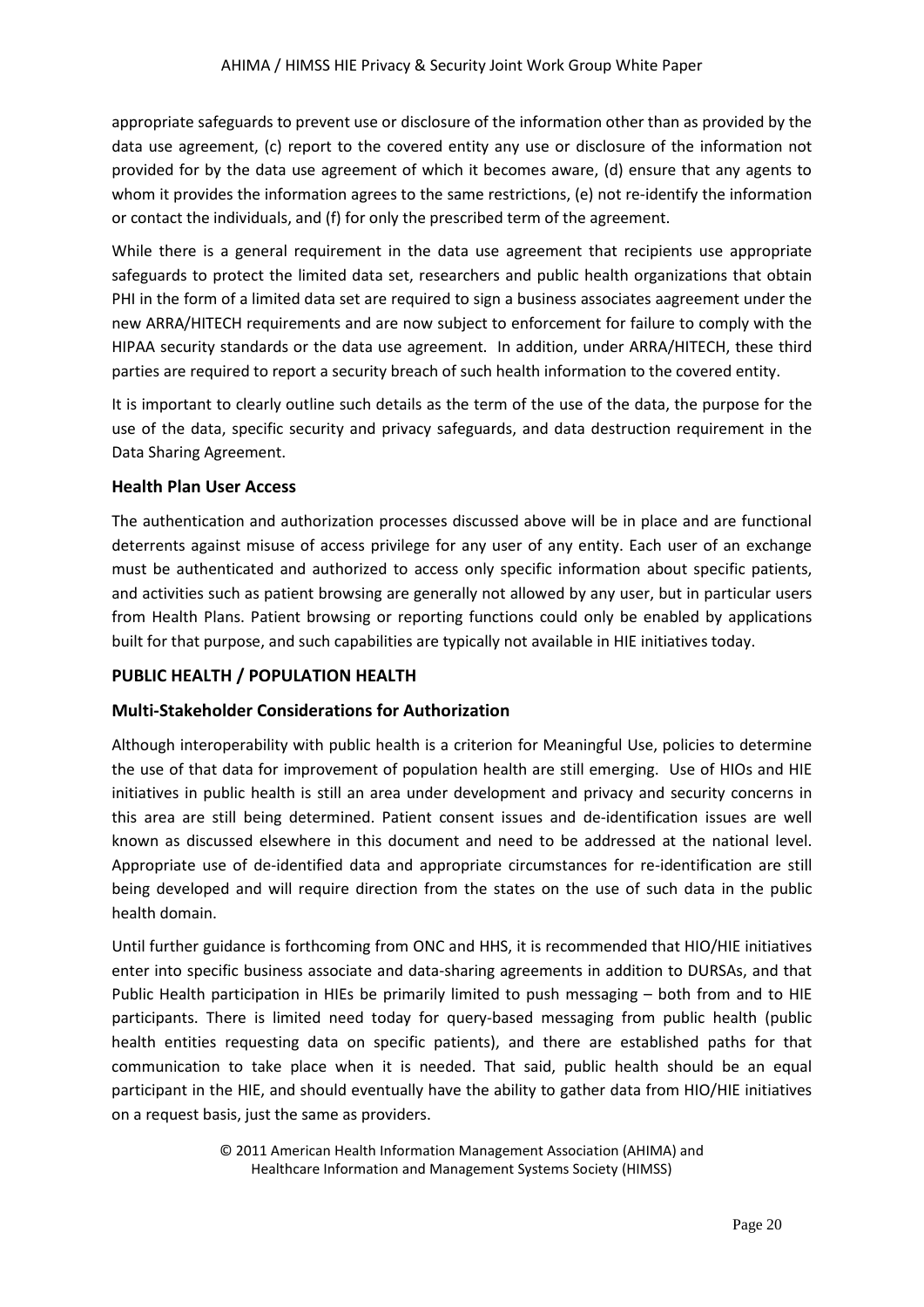# <span id="page-20-0"></span>**Health Oversight Agencies Not Required to Comply with HIPAA Security Standards**

Public health laws require information sharing (e.g., the reporting of communicable diseases by providers) based on the long-recognized premise that the public's interest in stopping the spread of disease by human-to-human contact takes precedence over the privacy needs of the individual who is discovered to have a communicable disease. HIPAA permits covered entities to report PHI to health oversight agencies at the state and federal level with patient authorization, but unless the oversight agency itself is a covered entity, no set of security standards generally applies to such agencies in their handling of identifiable health information. A state agency has oversight of HIPAA issues because they are tied to state law, but the agency has no requirement to notify clients in case of breach under HIPAA, unless such a requirement exists at the state level.

# <span id="page-20-1"></span>**CONSUMER PRIVACY**

#### <span id="page-20-2"></span>**Consent**

The expanded opportunity to share health data via the HIO/HIE initiative only highlights the need for additional authorization controls, such as patient consent. This is an attribute that can be associated with either the patient's data or with the user who is requesting access. Patient consent was not a particular issue before electronic records and HIE, because patients were typically asked to sign a "consent for treatment" before providers rendered services in their facilities, or such consent was implied by the patient accepting treatment, and, thereafter, all access to the paper and electronic records were covered by that treatment consent.<sup>[32](#page-18-2)</sup>

With electronic records and the ability to exchange data comes the ability for providers to easily share a patient's records with another caregiver outside of that provider's facility. Additionally, outsiders can electronically request information from the provider's records. The concept of getting patient consent to share records electronically is now becoming an issue of national interest, and many states are requiring providers to get the patient's permission to share records before that patient's data are made available via HIE initiatives. The HIT Privacy and Security Tiger Team recently concluded its examination of patient consent and issued their recommendations as to when providers must get a patient's consent.<sup>[33](#page-20-3)</sup>

As indicated above, the opt-in/opt-out consent emanates from the patient's agreement to allow his or her information to be shared. Consent may range from a very broad permission to either share or not share, to a very fine-grained capability to use other attributes such as the type of caregiver (or even particular caregiver by name) or the sensitivity of data for sharing determination. In most cases today, the share/don't share level of consent is all that HIE environments and EHR software

 $\overline{\phantom{a}}$ 

<sup>&</sup>lt;sup>32</sup>Office of the National Coordinator for Health IT, HIT Policy Committee, Privacy & Security Tiger Team. Letter of Recommendation to Dr. David Blumenthal, MD, on patient consent and the electronic exchange of patient identifiable health information. http://healthit.hhs.gov/portal/server.pt/document/947492/tigerteamrecommendationletter8- 17\_2\_pdf.<br><sup>33</sup> HHS ONC Tiger Team

<span id="page-20-4"></span><span id="page-20-3"></span>[http://healthit.hhs.gov/portal/server.pt?open=512&mode=2&objID=2833&PageID=19421information.](http://healthit.hhs.gov/portal/server.pt?open=512&mode=2&objID=2833&PageID=19421information) Retrieved from [http://healthit.hhs.gov/portal/server.pt/document/947492/tigerteamrecommendationletter8-17\\_2\\_pdf\\_%282%29](http://healthit.hhs.gov/portal/server.pt/document/947492/tigerteamrecommendationletter8-17_2_pdf_%282%29) on January 26, 2011.

<sup>© 2011</sup> American Health Information Management Association (AHIMA) and Healthcare Information and Management Systems Society (HIMSS)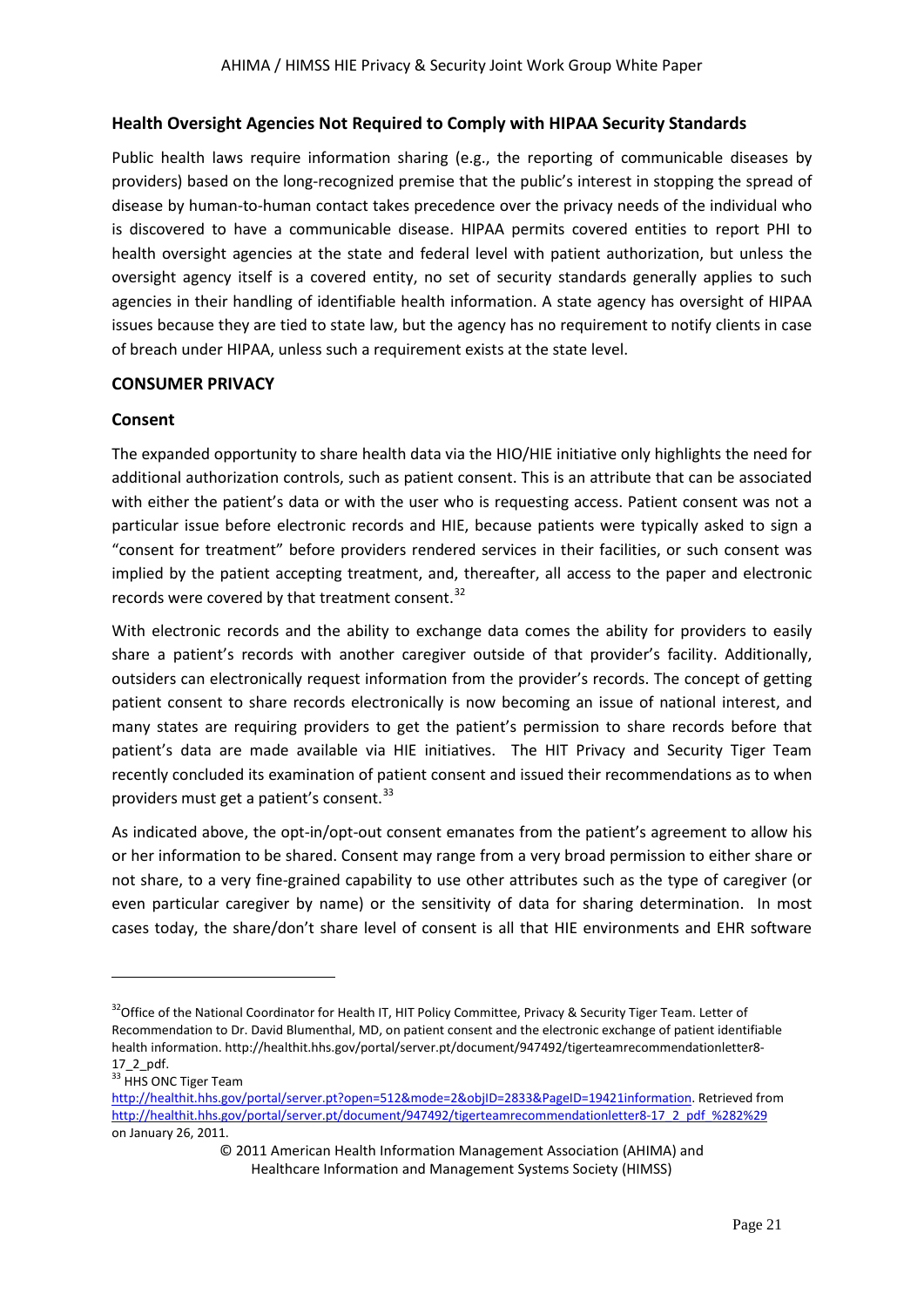can accommodate, but in some regions of the United States, and in some other countries such as Canada, finer-grained consent directives are possible. This is commonly called "granular consent."

Consent is typically thought of as being associated with the patient's data, and from a practical perspective, consent is typically stored with the patient's attributes and applied to the access management process when data are requested. However; in the future, consent may also have to be associated with a particular physician, with the ability for a patient to override a previous decision not to share information when his or her data are needed for subsequent treatment. If a physician obtains a patient's permission for accessing records, that consent becomes associated with the physician for that encounter. We must also recognize that there are situations such as public health and safety, or the patient's immediate safety, where a previous no-consent decision should be overridden for the patient's or public's welfare (this is commonly called "emergency mode" access.) These situations are typically very rare, and must be accompanied with clear documentation of the reasons for overriding a patient's directive and the actual access obtained (an audit trail).

# <span id="page-21-0"></span>**Restricting Access to "Sensitive" Portions of the Record**

Consumers are concerned that there may be certain parts of their records which they do not want shared with others, whether the others are other caregivers, family members, or anybody else who may otherwise have a legitimate reason for accessing their records. The authorization attributes presently in use can accommodate some restrictions – for example, records associated with the diagnosis and treatment of behavioral health issues, drug abuse, sexually transmitted diseases, HIV, and other sensitive diagnoses can be marked as "sensitive" and potentially restricted. At the present time, this is technically challenging to implement.

There are three important issues, however, associated with restricting portions of a record, or redacting information from a record:

- **Embedded data:** Consider that while it might be possible to exclude a particular diagnosis from the list of active problems such as a diagnosis of AIDS – the list of laboratory results will still provide clues to the diagnosis, and the medications list will still show Zidovudine, or AZT, as an active medication. What is even more at issue is the binary large object, basic large object or blob-type<sup>[34](#page-20-4)</sup> records where it is not possible to perform text searches and deletions, even if such were possible and desirable. The blob type represents a binary large object. For example, a blob could be an array of bytes. Properties of type blob can have an optional length attribute. The length attribute is not allowed on collections.
- **What constitutes "sensitive" parts of the record:** Some patients may consider pregnancy to be sensitive and not something they want disclosed, while others are very proud of it and publish their first ultrasound images on a variety of social media sites. A patient seeking employment as a fireman may consider their borderline chronic obstructive pulmonary disease (COPD) diagnosis as sensitive and not something they want disclosed. Patients who are changing health plans may consider a previous disease or diagnosis, or a history of smoking even though they do presently smoke, as being sensitive information.

<span id="page-21-1"></span> $\overline{\phantom{a}}$ 

 $34$  A Blob is a collection of binary data stored as a single entity in a database management system.

<sup>© 2011</sup> American Health Information Management Association (AHIMA) and Healthcare Information and Management Systems Society (HIMSS)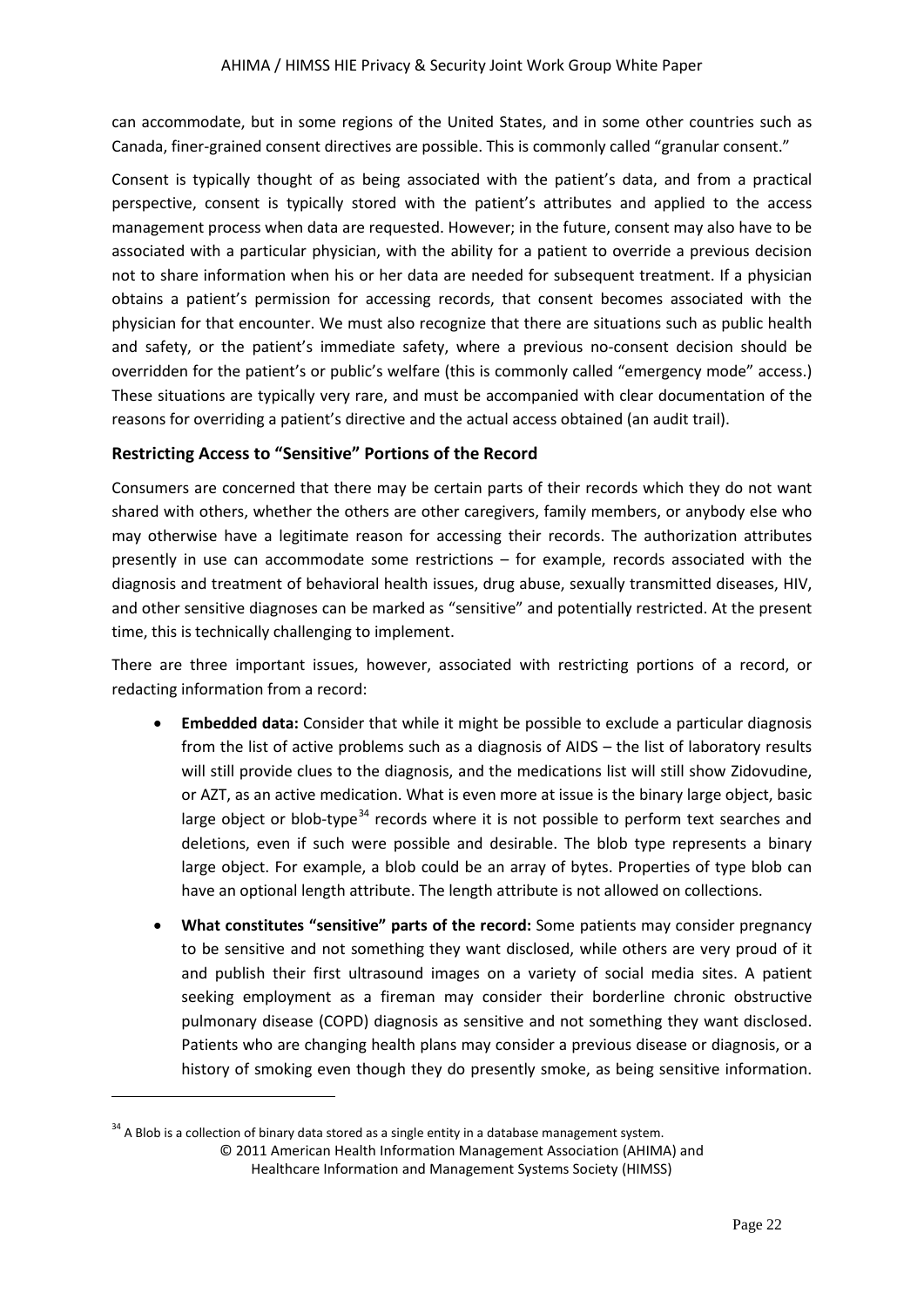At the end of the day, sensitive information is in the judgment of the patient and therefore could always be beyond the technical ability of the HIO/HIE initiative to fully define and restrict.

• **Medical-legal implications:** In any of the cases cited above, there could be potentially lifethreatening consequences of not supplying the suggested information. Supplying a medication list to a physician and deleting use of a psychotropic drug because a person is concerned about his or her diagnosis of mild depression could easily lead to harmful, if not fatal, complications when other interacting medications are prescribed. Passing a patient physical exam and not noting COPD could cause serious harm to the patient and other persons if that diagnosis is directly consequent to their inability to perform. In today's legally contentious environment, restricting access or worse, attempting to revise data, this could cause more issues than it ultimately protects.

Consumers should be made aware of the significant consequences of their consent/access decisions, and if they have an issue that they feel is that important to keep secret, perhaps they might consider opting-out of electronic data sharing completely.

# <span id="page-22-0"></span>**HIT Privacy and Security Tiger Team Recommendations**

 $\overline{\phantom{a}}$ 

The HIT Privacy and Security "Tiger Team" published a set of recommendations in August 2010 that covered a range of issues around privacy and security, including the ability of the patient to consent to participation in an identifiable HIE at a general level and how consent should be implemented.<sup>[35](#page-21-1)</sup> Their focus was on what is required to comply with Stage One of Meaningful Use (note: This may not be sufficient for those organizations who choose to skip Meaningful Use Stage One and opt to implement Meaningful Use Stage Two and beyond). The main points from the Tiger Team recommendations with regard to consent were:

- In the context of Directed Exchange, i.e., in the context of an exchange of data directly from one entity to another for treatment, current law and customary practice is sufficient and requires no further consent.
- When patient identifiable information is to be passed out of the control of the provider's record or the provider's Organized Health Care Arrangement, then patient should be able to exercise "meaningful consent" to their participation. (Meaningful Consent is discussed in more detail below.) The examples that were given to support this included various architectures for an HIO (federated or centralized) and situations where this information may be combined with information from other sources such as a state's Department of Health Services that is responsible for the maintenance of surveillance databases.

<sup>&</sup>lt;sup>35</sup>Office of the National Coordinator for Health IT, HIT Policy Committee, Privacy & Security Tiger Team. Letter of Recommendation to Dr. David Blumenthal, MD, on patient consent and the electronic exchange of patient identifiable health information. Retrieved from

<span id="page-22-1"></span>[http://healthit.hhs.gov/portal/server.pt/document/947492/tigerteamrecommendationletter8-17\\_2\\_pdf\\_%282%29](http://healthit.hhs.gov/portal/server.pt/document/947492/tigerteamrecommendationletter8-17_2_pdf_%282%29) on January 30, 2011.

<sup>© 2011</sup> American Health Information Management Association (AHIMA) and Healthcare Information and Management Systems Society (HIMSS)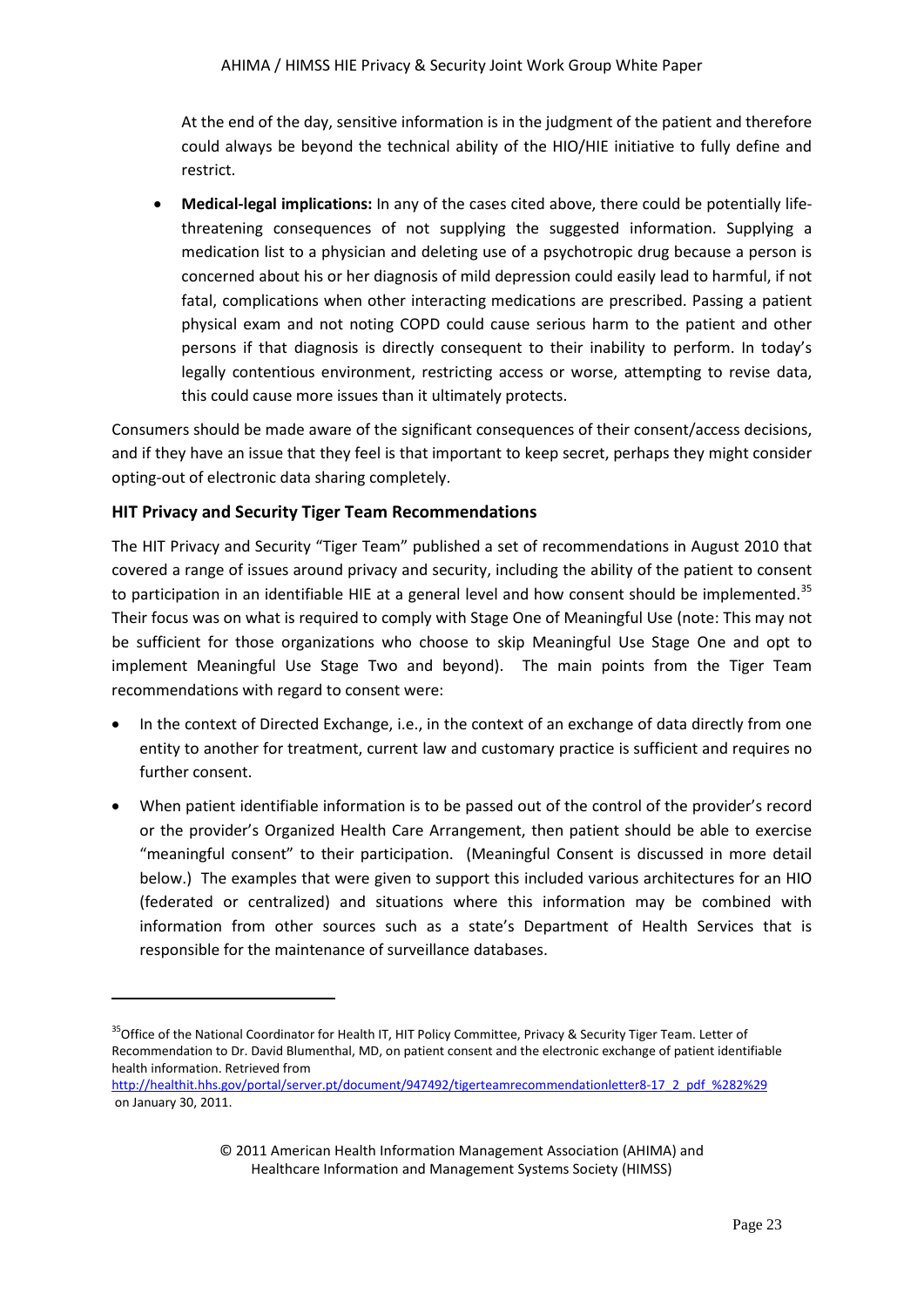# <span id="page-23-0"></span>**Meaningful Consent**

The explanation of Meaningful Consent in the Tiger Team report includes a key requirement that "patients be provided with an opportunity to give their consent before the provider releases control over exchange decisions to another authority, such as an HIO. Where patients do not consent to participate in an HIO model, then any required exchange would be through a directed exchange."

All of the Tiger Team recommendations are underpinned by a notion that providers will inform patients about how their information is being used and address any concerns they may have about privacy and security. On the basis of this information and guidance, individuals will be able to decide whether to participate in an exchange or not. What can vary is the process by which this decision will be implemented. Also, there is significant concern about whether all physicians are equipped to educate the patient to the point of the patient being considered "educated" and/or the consent "meaningful."

# <span id="page-23-1"></span>**The Mechanics of Consent**

The common discussion around consent in the context of an HIO or HIE revolves around whether the policy should be for the individual to decide to "opt in" or "opt out" of the opportunity to have his or her records shared in this way. Each approach brings with it a set of issues and problems that can impact the performance and efficiency of individual providers' practices. The decision prompts a range of questions that need to be answered in establishing an approach to consent including:

- What does the HIO intend to do with the information held in the HIE? What is the business model of the HIO, how does it support the HIO services of data exchange, and how does it impact data sharing?
- Who are the stakeholders and what are their intentions with regard to the shared information?
- Do the rules of the exchange apply to all of an individual's record or can the individual specify that sections of the record be excluded from the exchange?
- Does the technology being used by the exchange allow appropriate access and reporting controls, such as "sealed envelope," or "emergency mode access" where information can only be accessed in certain situations where it would be deemed in the patient's best interest to have that information accessed?

The Tiger Team does not attempt to make a recommendation about a preferred approach to optin/opt-out but does focus on the issues affecting each approach. We have not attempted to replicate the findings and recommendations of the Tiger Team except as they illustrate the points in this section of the White Paper. We would, however, strongly recommend that readers of this White Paper also read the Tiger Team recommendations. We have outlined below the key points of each approach.

# <span id="page-23-2"></span>**Opt-In**

Opt-in is a strategy based around patients "opting in" or opting to participate in the exchange. This requires that they be informed about the implications of their information being shared. Each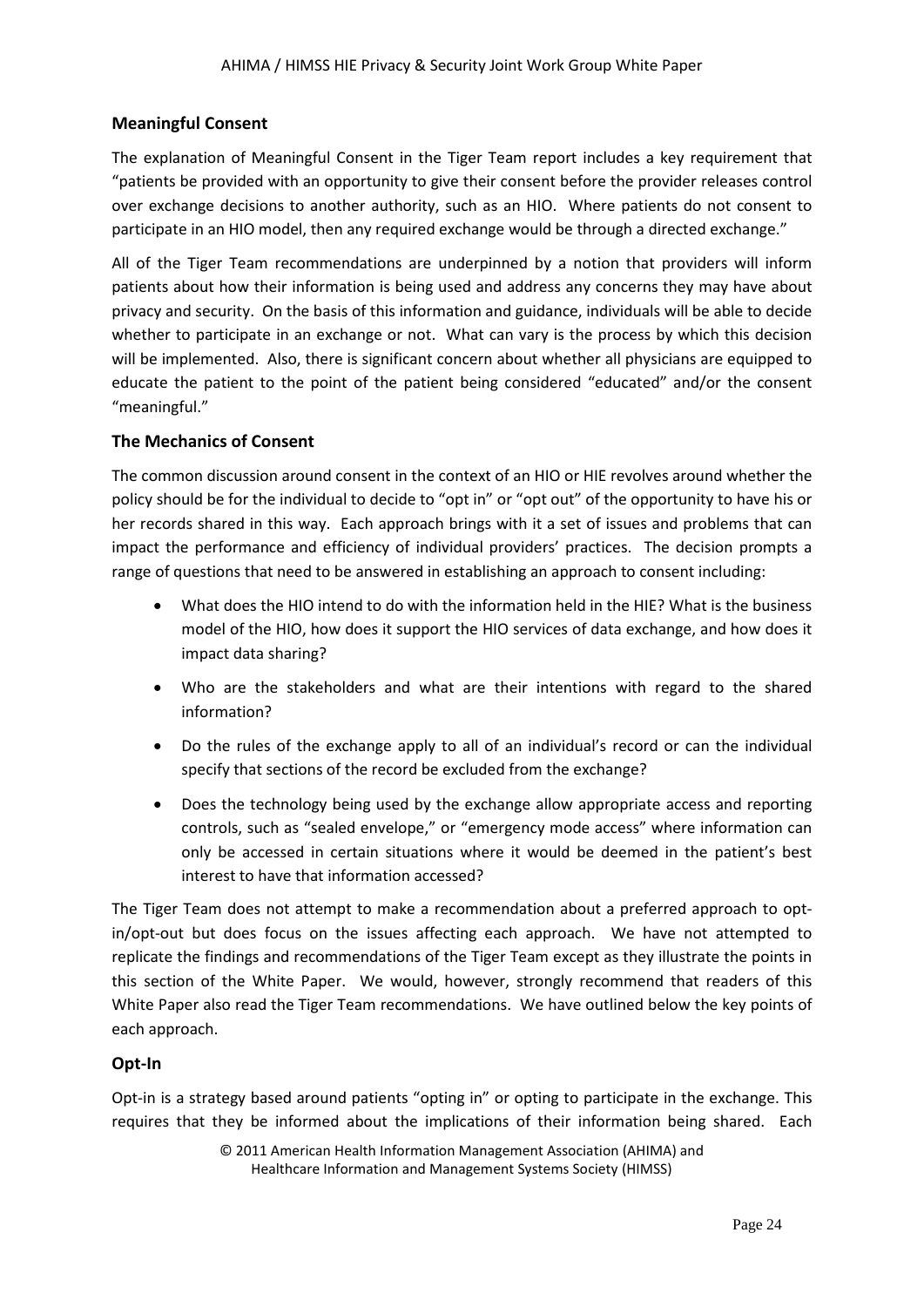individual then needs to be asked to agree to and authorize their information to be exchanged. This approval must be revocable and should to the extent possible allow for the exclusion of certain sets of information that the individual wishes not to share.

A key question here is whether patients are required to approve having their information stored in a sealed vault but not generally accessible or not to have the information stored at all. The potential benefit of having it stored in a sealed vault is that it would then be available in a medical emergency using a "sealed envelope" or an "emergency mode access" concept. If the patient's information is not stored at all, then it would negate the possibility of employing a "sealed envelope" or "emergency mode access" approach.

# <span id="page-24-0"></span>**Opt-Out**

The underlying premise behind opt-out is the default position: patients' information will be collected and stored in the HIE initiative unless the patient specifically requests that all or part of their information be excluded. The patient will need to request the exclusion (opt-out) in writing. It is possible for patients to change their requests from time to time and the same discussion as for Opt-In applies with regard to whether the data should be made inaccessible or not stored at all.

# <span id="page-24-1"></span>**Resources and Timing**

Not withstanding the discussion about Meaningful Consent above, it is inevitable that both Opt In and Opt Out methods will require that providers make the time to educate their patients on the potential uses of their information when control is handed to another authority outside of the providers practice. HIOs and their stakeholders will need to make the determination of the level of detail and approach to educating their patients that will be most appropriate to their chosen mechanism.

It is possible that an Opt In approach will be more resource intensive and time consuming than an Opt Out approach, although this will ultimately depend on the agreed approach.

# <span id="page-24-2"></span>**Technical Constraints**

In deciding on a preferred approach, it is important to ensure that the HIE system/technical architecture is able to support the necessary data capture and workflow changes. This is particularly important where there are significant requirements for Information Governance and audit as a result of a "break the glass" or "sealed envelope" approach to information access.

This section on patient consent has raised some important issues that underpin discussions on privacy and security in the context of HIE. The remainder of this White Paper makes recommendations as to how HIOs may wish to proceed in closing these gaps.

# <span id="page-24-3"></span>**RECOMMENDATIONS**

The HIMSS/AHIMA Privacy and Security in HIE Workgroup explored the privacy and security challenges HIEs are facing under six themes: Regulatory, Administrative Security, Technical/Physical Security, Access Management, Public Health/Population Health, and Consumer Privacy. These themes provided the Workgroup the ability to concentrate on specific areas of concern and identify

<sup>© 2011</sup> American Health Information Management Association (AHIMA) and Healthcare Information and Management Systems Society (HIMSS)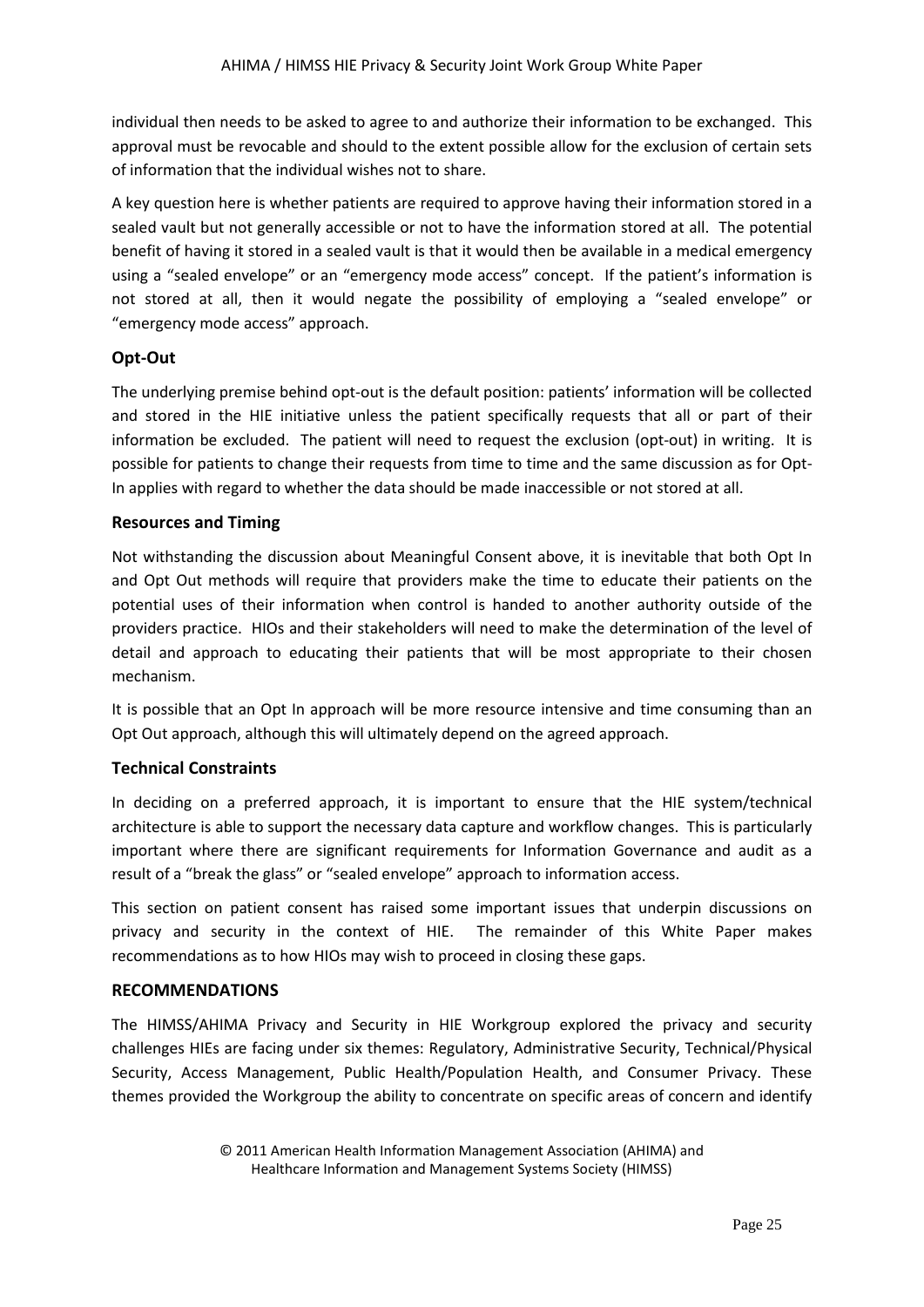gaps that need to be addressed when establishing an HIE. The gaps identified under the themes have associated recommendations that can be translated into action steps for the HIO/HIE initiative.

The Workgroup recommendations are applicable for federal, state, and local HIE initiatives wishing to exchange PHI. As the healthcare industry moves forward in establishing HIE capacity, there is a need for a holistic approach based on trust through the development and implementation of common policies, processes and education supported by the technology. Our recommendations, below, are divided into three categories – Policy, Process, and Education.

# <span id="page-25-0"></span>**Policy**

**.** 

HIOs should:

- Develop a comprehensive data governance strategy and framework to meet the goals of the HIE initiative. This should include data quality and integrity as well as data management policies and procedures built around privacy and security considerations and requirements utilizing the principle that "individually identifiable health information should be collected, used, and/or disclosed only to the extent necessary to accomplish a specified purpose(s) and never to discriminate inappropriately."<sup>[36](#page-22-1)</sup>
- Translate new HIPAA privacy requirements into consistent policies across the continuum of care.
- Adopt policies ensuring consistency of responsibilities to consumers among participants in the HIE initiative.
- Clarify the desired coverage/applicability of HIPAA requirements to state agencies. State agencies that collect, distribute, or exchange PHI should voluntarily implement administrative, physical, and technical safeguards to protect identifiable health information consistent with the HIPAA security standards.
- Establish privacy and security policies for employers who have access to PHI.
- Establish a common agreement such as the uniform commercial code that will identify, define and limit each party's rights, responsibilities, and liabilities in health information transactions.
- <span id="page-25-1"></span>• Assess the impact of the ARRA privacy and security sections on population health data and create policies that enable the compliant sharing and use of health information for population health uses.
- Adopt Federal and State Breach Notification requirements and promulgate a policy applicable to Public Health Oversight Agencies that wish to participate in the HIE initiative.
- Establish policies addressing the appropriate secondary uses of healthcare data.

<sup>&</sup>lt;sup>36</sup>The HIPAA Privacy Rule and Electronic Health Information in a Networked Environment. Health and Human Services, Office for Civil Rights, 2009.

<sup>© 2011</sup> American Health Information Management Association (AHIMA) and Healthcare Information and Management Systems Society (HIMSS)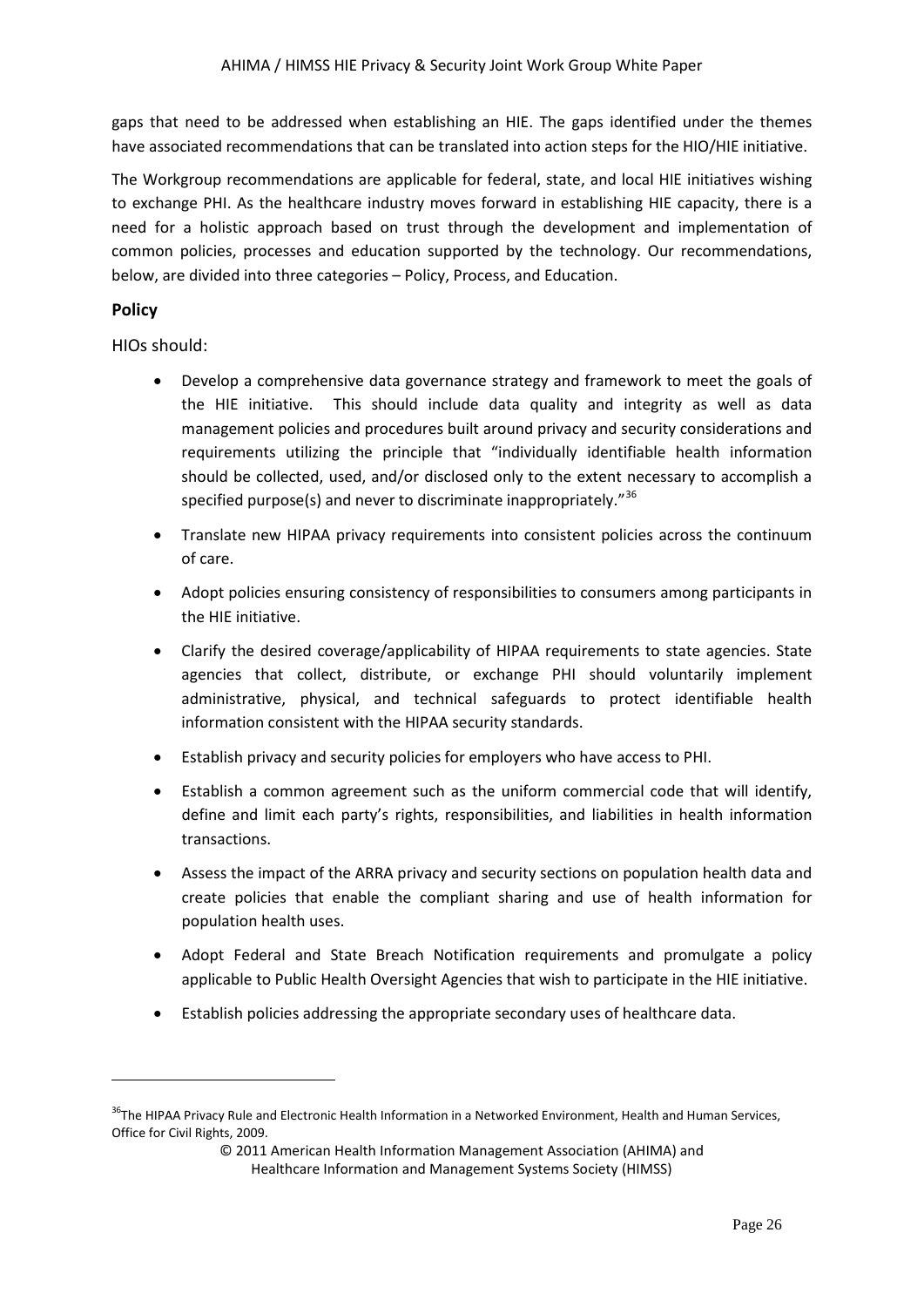- Implement policies on required audit trail functionality relating to their technical security processes.
- Enter into a contractual agreement with Health Plan participants binding them to the same or greater security requirements to which the plan is bound.
- Have a contractual agreement with participants for security monitoring and annual security audits of their BAs.
- Establish clear policies, procedures, guidelines, and approaches governing patient consent.
- Develop policies and procedures for reporting patient requests to amend or correct healthcare records for their provider participants' process
- Translate new ARRA/HIPAA privacy requirements into consistent processes and practices across healthcare stakeholders who are involved in the flow of health information through HIEs.
	- o Identify and reconcile the disparities between applicable state requirements for privacy and security and use to create baseline policies and procedures.
	- o Collect, analyze, and harmonize state regulations pertaining to the collection and use of data for population health to allow for cross-state collection, cooperation, and reporting. This effort could be designed similar to the multi-state work that has already taken place through the Health Information Security and Privacy Collaboration (HISPC) projects.
- Ensure that their policies, logging processes, and practices allow patients to receive an accounting of disclosures when requested.
- Work with Healthcare Information and Management Systems Society *(*HIMSS), American Health Information Management Association (AHIMA), and other related groups for assistance with interpreting requirements and drafting privacy policies.<sup>[37](#page-25-1)</sup>

```
www.ntia.doc.gov/ntiahome/privacy/files/9PK02!.HTM on February 1, 2011.
```
**.** 

Administrative Requirements for Privacy. Retrieved from

[www.himss.org/content/files/CPRIToolkit/version6/v7/D73\\_Admin\\_Requirements.pdf](http://www.himss.org/content/files/CPRIToolkit/version6/v7/D73_Admin_Requirements.pdf) on February 1, 2011. HRSA. What are the policies and procedures that we need to have in place? Retrieved from

AHIMA. The State-Level Health Information Exchange Consensus Project *HIE Policies and Practices: Developing Options and Implementation Guidance To Foster Consistency,* Interim Report , Version 1.0, August 15, 2008. Retrieved from [http://library.ahima.org/xpedio/groups/public/documents/ahima/bok1\\_045662.pdfo](http://library.ahima.org/xpedio/groups/public/documents/ahima/bok1_045662.pdf)n February 1, 2011.

Adele A. Waller, JD. AHIMA. Getting Information Rights Right: Identifying the Rights-related Issues in Health Information Exchange. retrieved from

<sup>&</sup>lt;sup>37</sup>Several interesting reports and commentaries on drafting privacy policies can be found online, for example: Eric Goldman, Esq and Cooley Godward, LLP, NITA. *Drafting a Privacy Policy? Beware!* Retrieved from

Barbara Demster MS, RHIA, CHCQM and Gary L. Kurtz, CHPS, FHIMSS. HIMSS. *Managing Information Privacy & Security in Healthcare Business Associates.*Retrieved from

[www.himss.org/content/files/CPRIToolkit/version6/v6%20pdf/D27\\_Business\\_Associates.pdf](http://www.himss.org/content/files/CPRIToolkit/version6/v6%20pdf/D27_Business_Associates.pdf) on February 1, 2011. Thomas Grove and Barbara Demster, MS, RHIA, CHCQM. AHIMA. Managing Information Privacy & Security in Healthcare

[www.hrsa.gov/healthit/toolbox/HealthITAdoptiontoolbox/OpportunitiesCollaboration/policiesprocedures.html](http://www.hrsa.gov/healthit/toolbox/HealthITAdoptiontoolbox/OpportunitiesCollaboration/policiesprocedures.html) on February 1, 2011.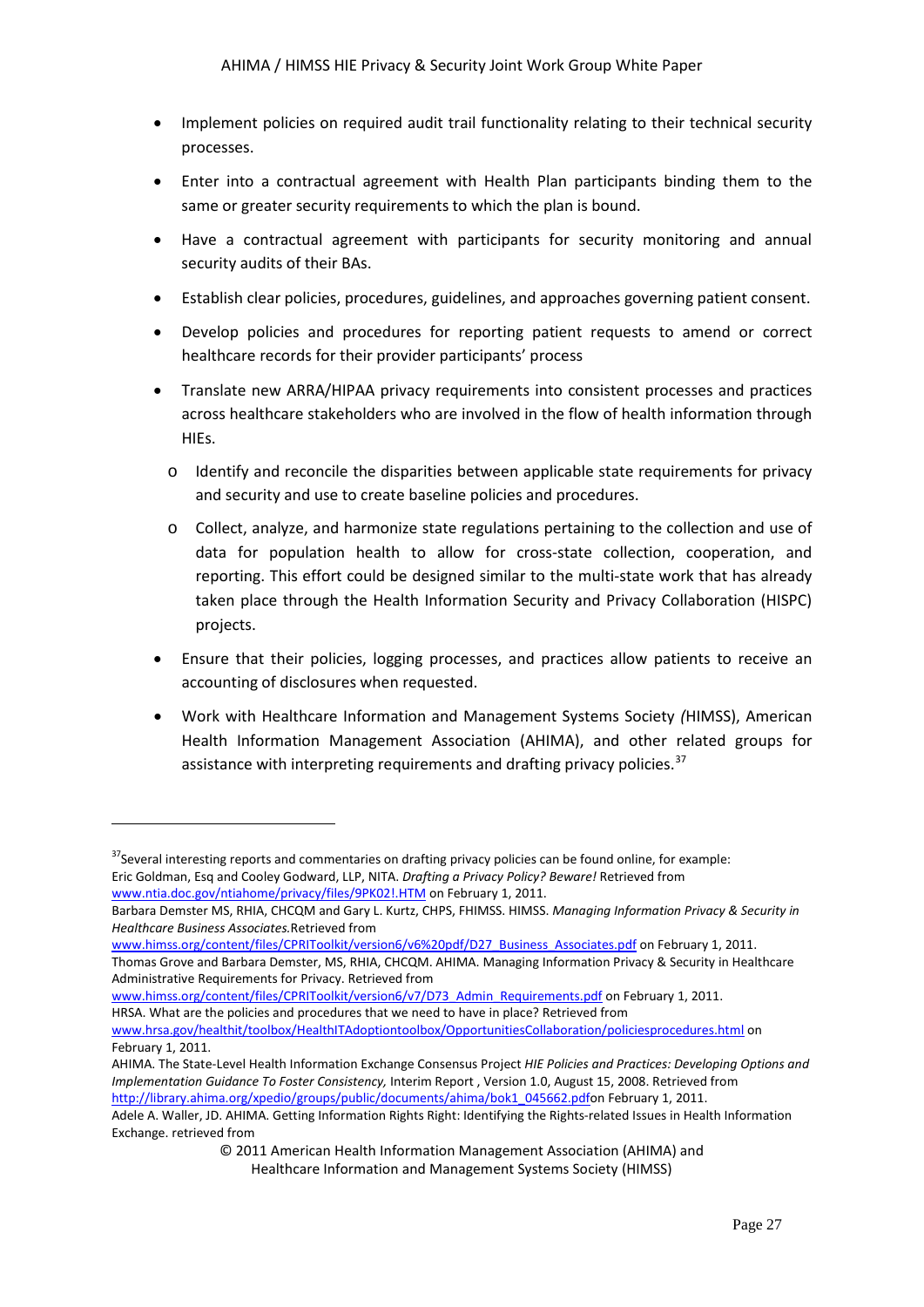- HIOs should take responsibility for establishing metrics and best practices regarding acceptable levels of data quality in the EMPI/MPI.
- Develop correction and amendment procedures for correcting/amending patient data that incorporate a cross-community chain of custody for revisions to records.
- Develop procedures that clearly describe how the confidentiality, integrity, and availability of records will be preserved.
- Implement a policy requiring that PHI be de-identified before being disclosed to third parties. Have a policy that clearly states that third parties accessing PHI from the HIE may only use the PHI for the purpose specified in the business associate agreement.
- Establish and enforce requirements for security standards compliance for participation in the HIE. This should include regular security risk assessments for providers and the HIO to monitor processes and assure ongoing compliance and/or remediation.
- Establish frequent auditing practices and mechanisms for identification of breaches and unauthorized access to data.
- Establish a process for breach notification that meets the ARRA requirement.
- HIOs should conduct a rigorous risk assessment and mitigate those items which are found to be out of compliance. Identified actionable items must be fixed utilizing best efforts in applying reasonable and appropriate safeguards to reduce the likelihood of a security incidence.
- Establish a risk assessment intake evaluation questionnaire to be included in the HIO/HIE initiative participants' application process. Include in the Participation/Data Sharing Agreement, as a term of participation, a requirement of review of documentation of the most recent risk assessment, and supporting policies and procedures.
- HIO/HIE initiative participants should also provide documentation of all resolved actionable items or a declaration that identified threats and/or vulnerabilities can be managed at a reasonable and appropriate level.
- Establish oversight responsibility for HIE technical and physical security.
- Include technology, interface protocols with version, and a data set inventory used by entities participating in an HIO/HIE initiative as part of the readiness assessment conducted during the implementation planning.
- Establish minimum physical and environmental security standards.

**.** 

[http://library.ahima.org/xpedio/groups/public/documents/ahima/bok1\\_032269.hcsp?dDocName=bok1\\_032269](http://library.ahima.org/xpedio/groups/public/documents/ahima/bok1_032269.hcsp?dDocName=bok1_032269) on February 1, 2011.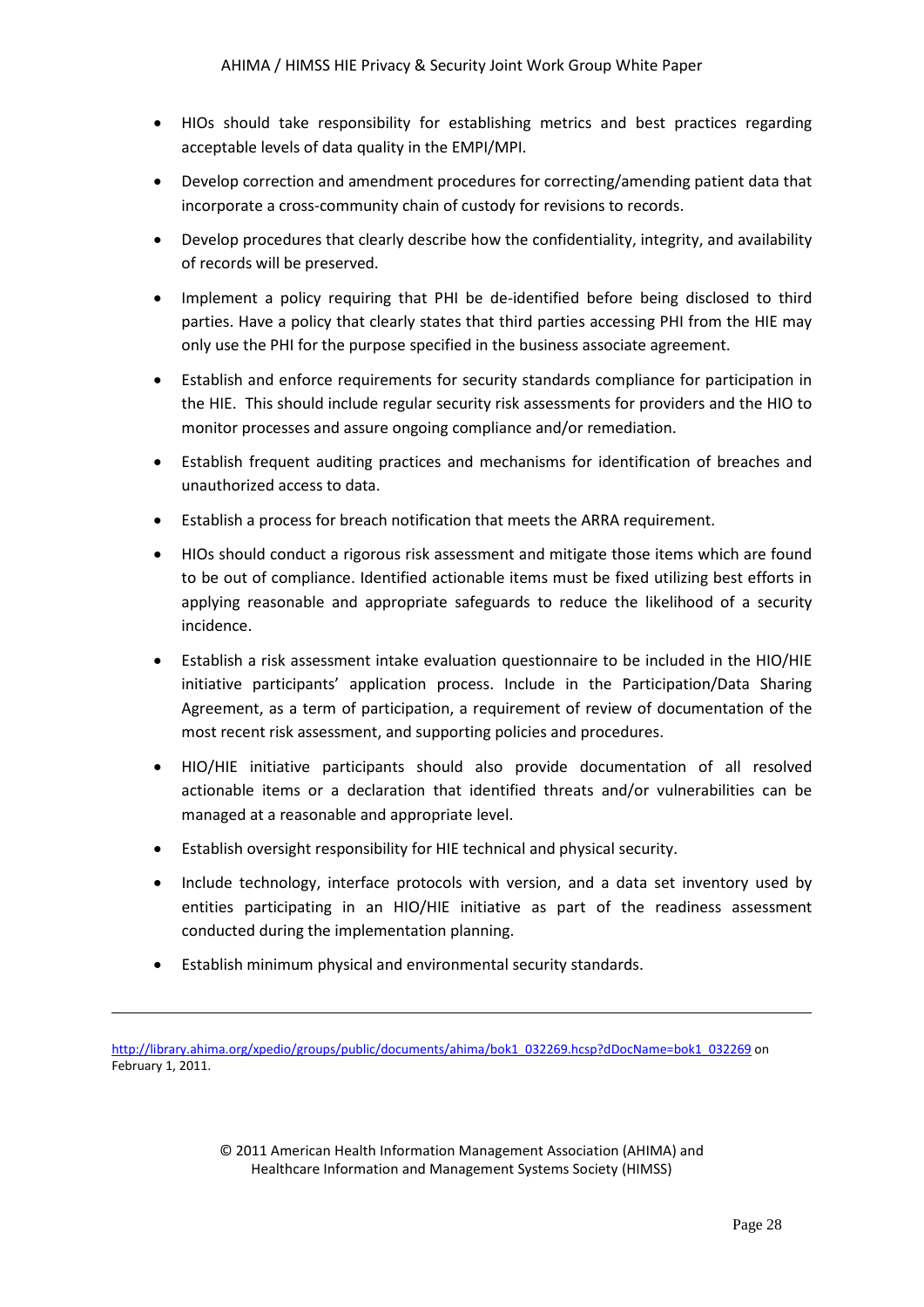- Access Control roadmap should provide full guidance from start-up to multi-factor authentication.
	- o The HIO/HIE initiative's technical standards should include technical specifications for all protocols and equipment. All testing requirements and expected results should be published with the specifications.
	- o Agree to the appropriate level of authentication for the HIE (two-level or multi-factor). Develop a plan of action to achieve the proposed level of authentication. Build the requirement into the HIO/HIE initiative participant contracts as a participant obligation.

# <span id="page-28-0"></span>**Education**

HIOs should:

- Develop an HIE HIPAA Privacy policy for consumers to review, outlining the obligations with which HIO/HIE initiative participants and providers are required to comply.
- Develop consumer education relating to "Opt-in and "Opt-out" methods of specifying consent and data sharing preferences.
- Develop education for providers to familiarize them with the best technical practices regarding information exchange and relevant agreements.
- Design and implement appropriate and ongoing education programs to provide HIO/HIE initiative participants with knowledge about good security practices that include:
	- o The regulatory landscape in which their use of HIE-based patient data resides (such as state sharing principles and protected data classes);
	- o How to appropriately utilize deployed technologies (such as single sign-on and biometric or token-based identification and authorization); and
	- o Expected appropriate behaviors and consequences of misfeasance or malfeasance as a consumer of HIE patient data.
- <span id="page-28-1"></span>• Training should meet the requirements of the HIO/HIE initiatives Administrative Security policies.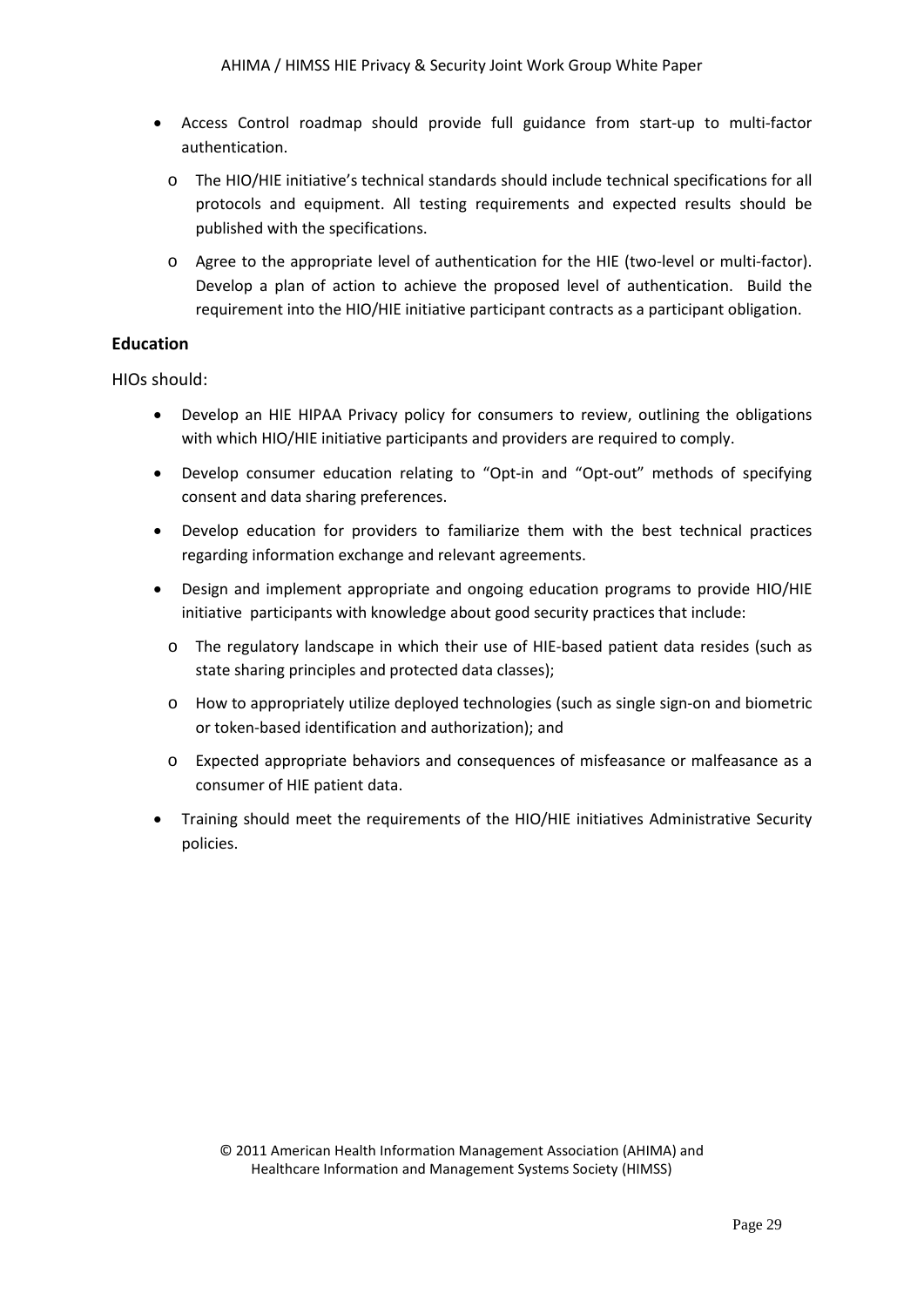#### **ACKNOWLEDGEMENTS**

# **Work Group Co-Chairs**

Stacie Durkin, RN-C, MBA, RHIA Christopher Sullivan, PhD

#### **White Paper Contributors**

| Barbara Demster, MS, RHIA, CHCQM   | Kristopher Kusche, CISSP, CPHIMS, FHIMSS    |
|------------------------------------|---------------------------------------------|
| Shari Donley, MBA, CPHIMS          | Chrisann Lemery, MS, RHIA                   |
| Stacie Durkin, RN-C, MBA, RHIA     | Jon Melling                                 |
| Reginald Grady, RHIT               | Dave Minch, BA, FHIMSS                      |
| Judi Hofman                        | Greer W. P. Stevenson, MPH, MBA, CISSP, PhD |
| Dave Kirby                         | Christopher Sullivan, PhD                   |
| Laura Kolkman, RN, MS, BSN, FHIMSS |                                             |

# **Work Group Participants**

| Glen Allen                                                                                                                             | Peter Grant, JD, PhD           |  |  |  |
|----------------------------------------------------------------------------------------------------------------------------------------|--------------------------------|--|--|--|
| John Avedian                                                                                                                           | <b>Betsy Gross</b>             |  |  |  |
| <b>Bill Braithwaite</b>                                                                                                                | Robert Harper, PMP             |  |  |  |
| Kelli Bravo                                                                                                                            | Steve Hufman                   |  |  |  |
| Julie Burgoon, PMP, CPHIMS                                                                                                             | Jeff Kerber                    |  |  |  |
| Jonathan Coleman, CISSP, CISM, CBRP                                                                                                    | Vik Kheterpal, MD              |  |  |  |
| <b>Patrick Curley</b>                                                                                                                  | Becky Learn, RN                |  |  |  |
| Lois Dahl, CHS                                                                                                                         | Vicki MacDonald, RHIA          |  |  |  |
| Jennifer Daniels                                                                                                                       | Patricia MacTaggart            |  |  |  |
| Patricia Dodgen, CPHIMS                                                                                                                | Montra May, MBA                |  |  |  |
| Solomon Eboigbodin, MBA, RHIA                                                                                                          | <b>Richard Moore</b>           |  |  |  |
| Karen Fairchild                                                                                                                        | Feisal Nanji, CISSP            |  |  |  |
| Cathy Flite, MEd, RHIA                                                                                                                 | Alison Nicklas, RHIA           |  |  |  |
| Amy Gasbarro, BHA, MHA                                                                                                                 | Michele O'Connor, RHIA, FAHIMA |  |  |  |
| Alan Goldberg, JD, LLM                                                                                                                 | Peter Paulli                   |  |  |  |
| Catherine Gorman-Klug, RN, MSN                                                                                                         | Erik Pupo, MBA, CPHIMS         |  |  |  |
| © 2011 American Health Information Management Association (AHIMA) and<br>Healthcare Information and Management Systems Society (HIMSS) |                                |  |  |  |

Page 30